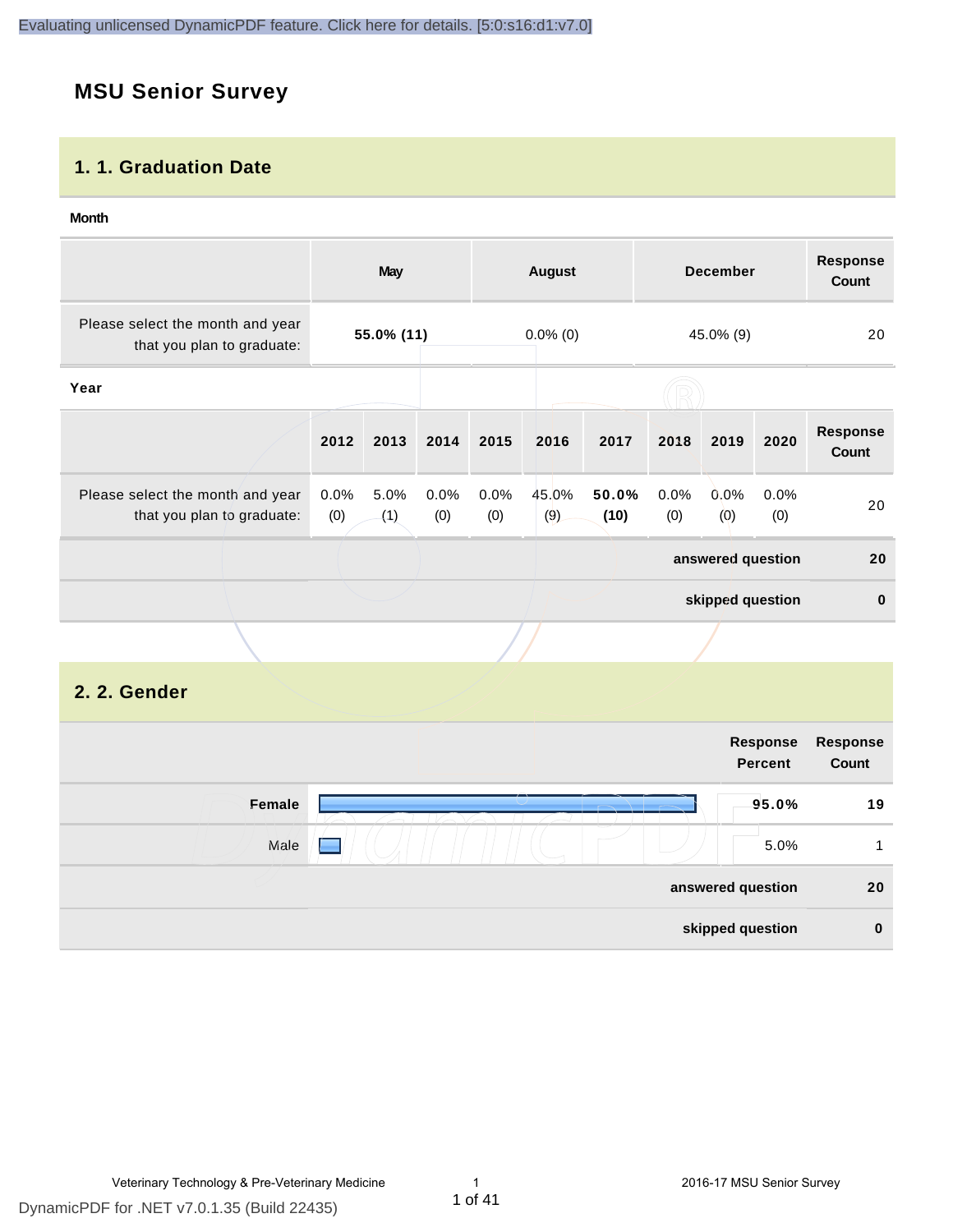## **3. 3. Ethnic Background**

|                                           |                   | <b>Response</b><br><b>Percent</b> | <b>Response</b><br>Count |
|-------------------------------------------|-------------------|-----------------------------------|--------------------------|
| White                                     |                   | 95.0%                             | 19                       |
| Black/African-American                    |                   | 0.0%                              | $\pmb{0}$                |
| Asian                                     |                   | 0.0%                              | $\mathbf 0$              |
| Hispanic/Latino                           |                   | 0.0%                              | $\boldsymbol{0}$         |
| American Indian/Alaskan Native            |                   | 0.0%                              | $\pmb{0}$                |
| Native Hawaiian/Other Pacific<br>Islander |                   | 5.0%                              | 1                        |
| Two or more races                         |                   | 0.0%                              | $\pmb{0}$                |
|                                           | answered question |                                   | 20                       |
|                                           | skipped question  |                                   | $\bf{0}$                 |
|                                           |                   |                                   |                          |
| 4. 4. Are you a U.S. citizen?             |                   |                                   |                          |

|            |        | Response<br>Percent | Response<br>Count |
|------------|--------|---------------------|-------------------|
| <b>Yes</b> |        | 95.0%               | 19                |
| No         | $\cup$ | 5.0%                |                   |
|            |        | answered question   | 20                |
|            |        | skipped question    | $\bf{0}$          |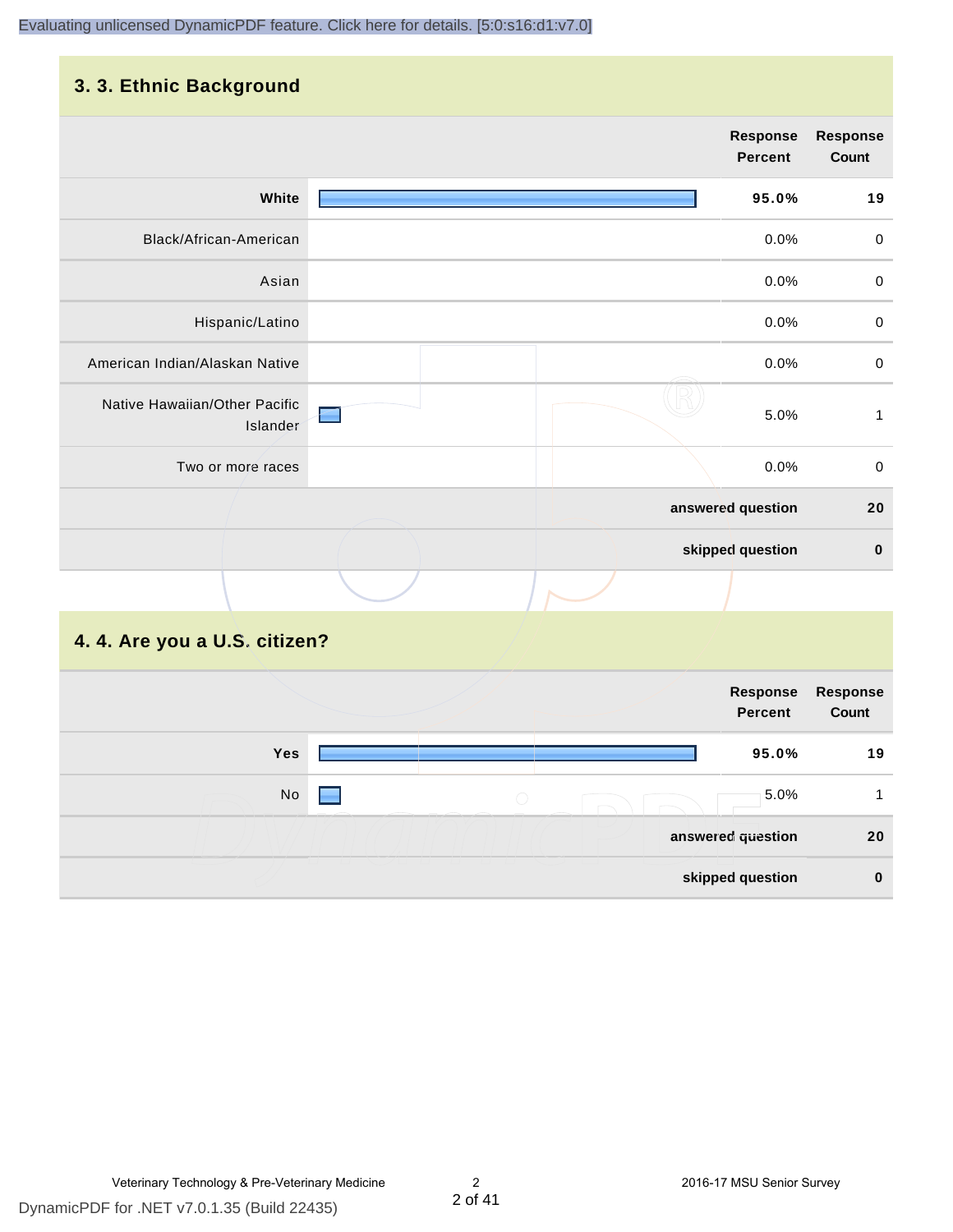## **5. 5. What is your residency classification at MSU?**

|               | <b>Response</b><br><b>Percent</b> | Response<br>Count       |
|---------------|-----------------------------------|-------------------------|
| In-state      | 78.9%                             | 15                      |
| Out-of-state  | 21.1%                             | $\overline{\mathbf{4}}$ |
| International | 0.0%                              | $\mathsf{O}\xspace$     |
|               | answered question                 | 19                      |
|               | skipped question                  | $\mathbf{1}$            |
|               | ynamicPD                          |                         |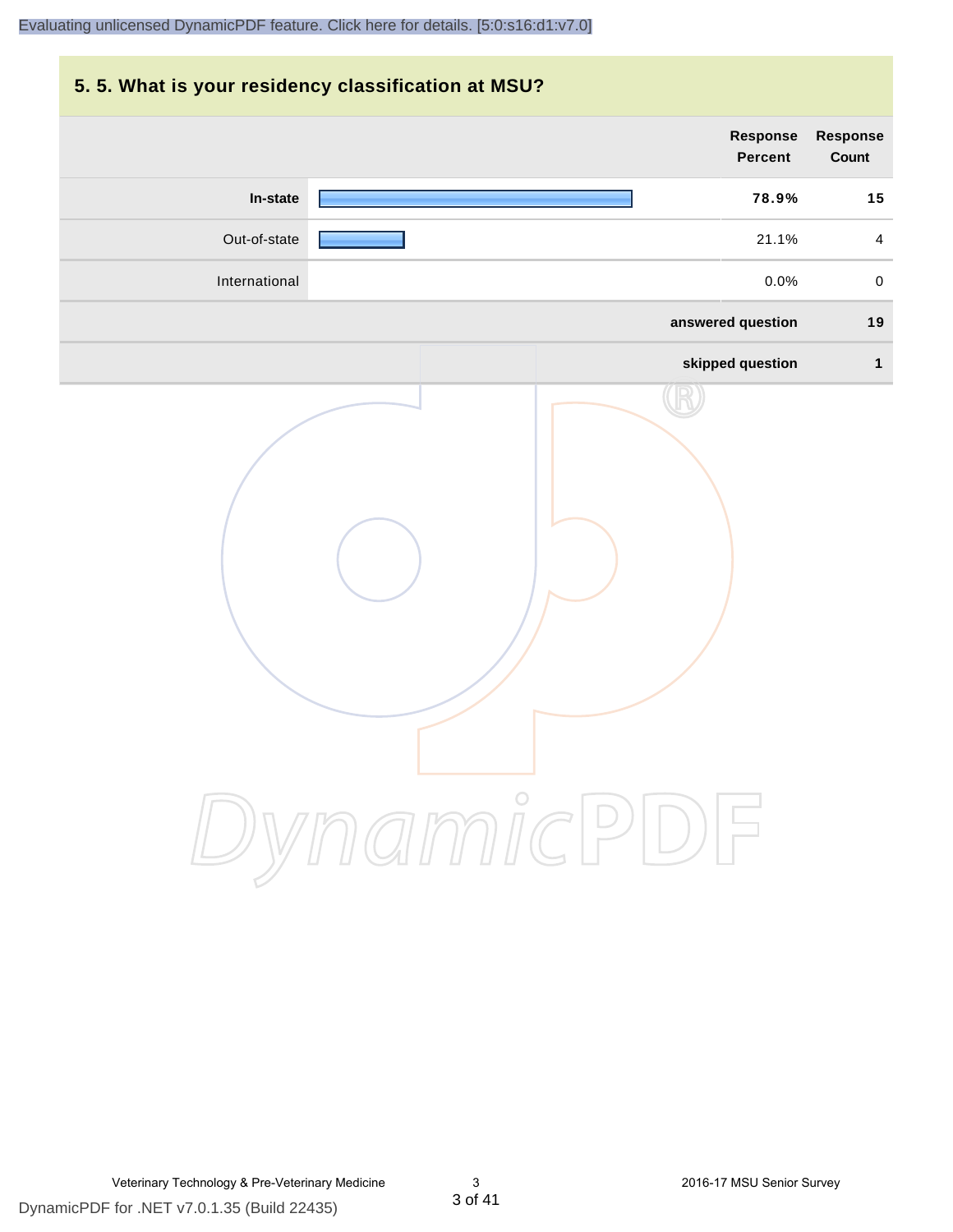## **5. 5. What is your residency classification at MSU? answered question 19 skipped question 1**

#### **6. 6. Age**

| <b>Response</b><br>Count | <b>Response</b><br><b>Percent</b> |               |
|--------------------------|-----------------------------------|---------------|
| 18                       | 90.0%                             | 24 or younger |
|                          | 10.0%                             | 25-34         |
|                          | 0.0%                              | $35 - 44$     |
|                          | 0.0%                              | 45 or older   |
| 20                       | answered question                 |               |
|                          | skipped question                  |               |
|                          |                                   |               |

#### **7. 7. Has either of your parents received a bachelor's degree?**

|                                              | Response<br><b>Percent</b> | Response<br>Count |
|----------------------------------------------|----------------------------|-------------------|
| <b>Yes</b><br>$\curvearrowright$<br>$\smile$ | 60.0%                      | 12                |
| No                                           | 40.0%                      | 8                 |
| answered question                            |                            | 20                |
| skipped question                             |                            | $\mathbf 0$       |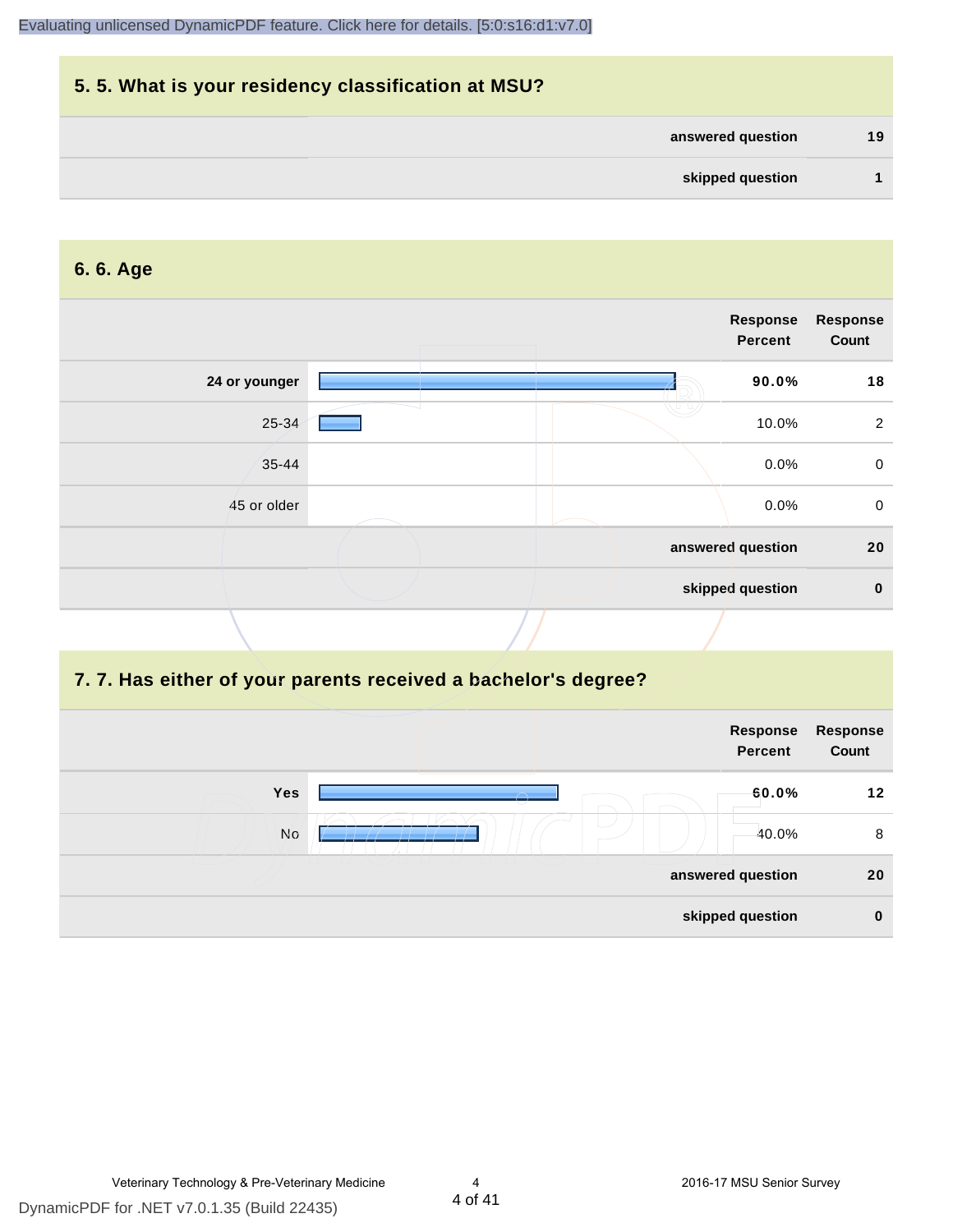#### **8. 8. Has either of your parents received a degree from MSU?**

|           |  | Response<br><b>Percent</b> | Response<br>Count |
|-----------|--|----------------------------|-------------------|
| Yes       |  | 10.5%                      | 2                 |
| <b>No</b> |  | 89.5%                      | 17                |
|           |  | answered question          | 19                |
|           |  | skipped question           | 1                 |

#### **9. 9. What was your original entry status to MSU?**

|                                                     |  | <b>Response</b><br><b>Percent</b> | <b>Response</b><br>Count |
|-----------------------------------------------------|--|-----------------------------------|--------------------------|
| <b>Freshman</b>                                     |  | 85.0%                             | 17                       |
| Transfer from community<br>college/technical school |  | 5.0%                              |                          |
| Transfer from 4-yr institution                      |  | 10.0%                             | 2                        |
|                                                     |  | answered question                 | 20                       |
|                                                     |  | skipped question                  | $\bf{0}$                 |

**10. 10. How many credits were transferred?**

|             | <b>Response</b><br><b>Percent</b> | <b>Response</b><br>Count |
|-------------|-----------------------------------|--------------------------|
| 12 or fewer | 0.0%                              | $\mathbf 0$              |
| $13 - 30$   | 66.7%                             | $\overline{2}$           |
| $31 - 60$   | 0.0%                              | $\mathbf 0$              |
| Over 60     | 33.3%                             | $\mathbf{1}$             |
|             | answered question                 | $\mathbf{3}$             |
|             | skipped question                  | 17                       |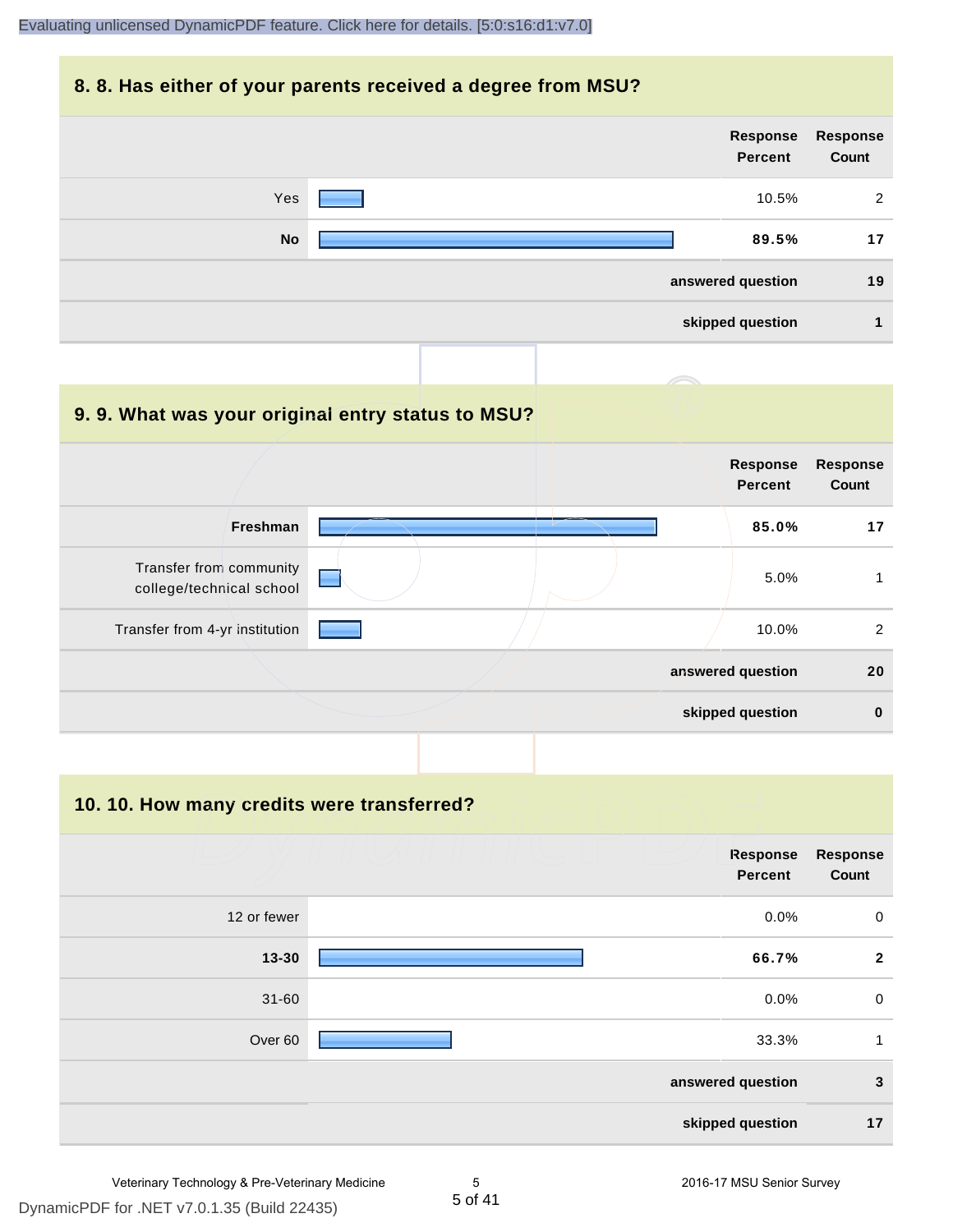## **11. 11. Approximately what percent of your University Studies (general education) classes did you take at MSU?**

|                            |                                                      | <b>Response</b><br><b>Percent</b> | Response<br>Count        |
|----------------------------|------------------------------------------------------|-----------------------------------|--------------------------|
| <b>Under 25%</b>           |                                                      | 33.3%                             | $\mathbf{1}$             |
| 25-49%                     |                                                      | 33.3%                             | $\mathbf 1$              |
| 50-74%                     |                                                      | 0.0%                              | $\mathbf 0$              |
| 75-100%                    |                                                      | 33.3%                             | $\mathbf{1}$             |
|                            |                                                      | answered question                 | $\mathbf{3}$             |
|                            |                                                      | skipped question                  | 17                       |
|                            |                                                      |                                   |                          |
|                            | 12. 12. What has been your attendance status at MSU? |                                   |                          |
|                            |                                                      | <b>Response</b><br><b>Percent</b> | <b>Response</b><br>Count |
| <b>Primarily full-time</b> |                                                      | 95.0%                             | 19                       |
| Primarily part-time        | <b>FRI</b>                                           | 5.0%                              | $\mathbf{1}$             |
|                            |                                                      | answered question                 | 20                       |
|                            |                                                      | skipped question                  | $\pmb{0}$                |
|                            | $\bigcirc$                                           |                                   |                          |

DynamicPDF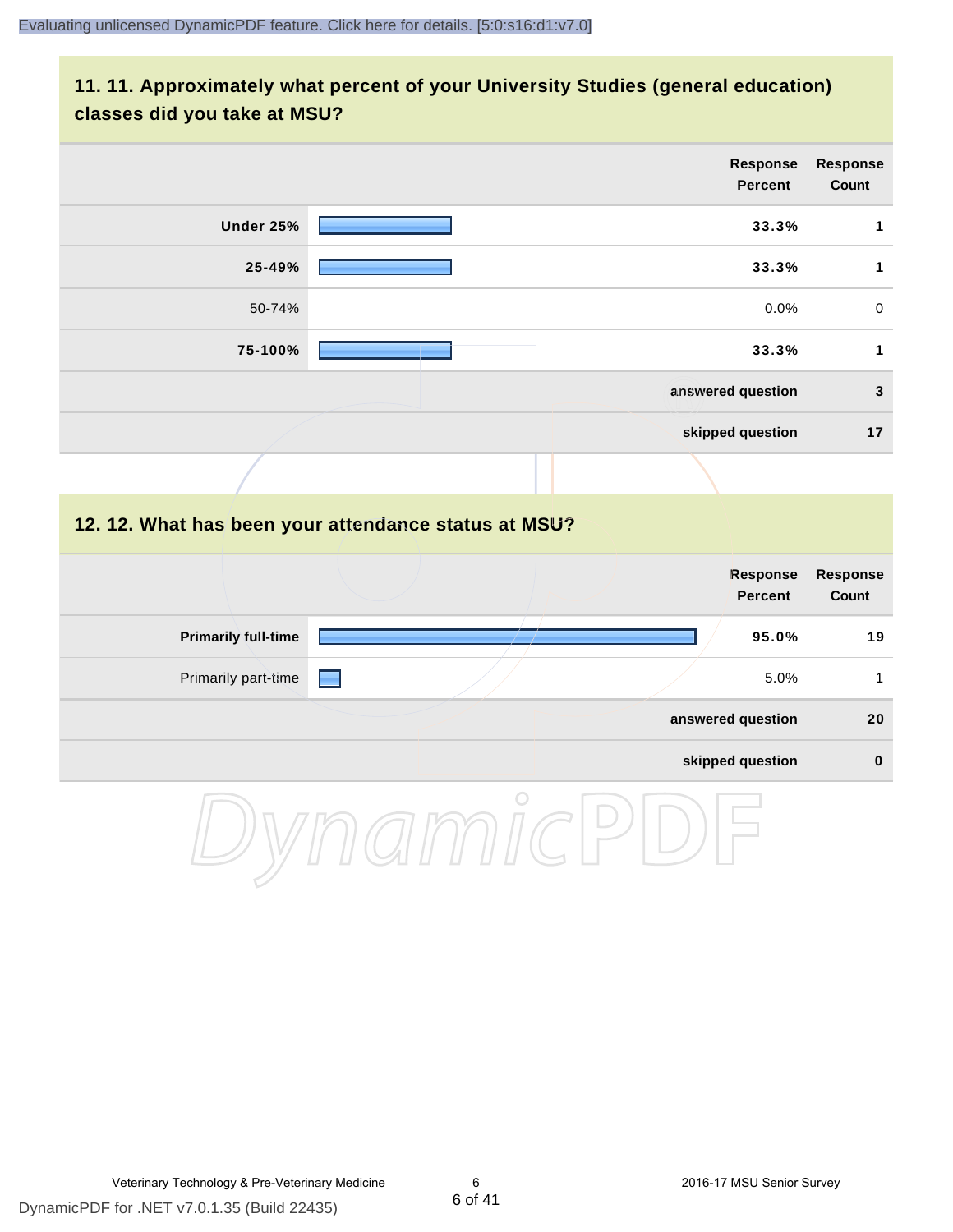#### **13. 13. In which Residential College are you a member?**

|                            | <b>Response</b><br><b>Percent</b> | <b>Response</b><br>Count  |
|----------------------------|-----------------------------------|---------------------------|
| Do not know                | 0.0%                              | $\mathbf 0$               |
| Clark College              | 5.0%                              | 1                         |
| Elizabeth College          | 15.0%                             | $\ensuremath{\mathsf{3}}$ |
| Franklin-Springer Colleges | 5.0%                              | 1                         |
| <b>Hart College</b>        | 30.0%                             | $\bf 6$                   |
| <b>Hester College</b>      | 5.0%<br><b>.</b>                  | $\mathbf{1}$              |
| <b>Regents College</b>     | 5.0%                              | 1                         |
| Richmond College           | 25.0%                             | $\sqrt{5}$                |
| White College              | 10.0%                             | $\sqrt{2}$                |
|                            | answered question                 | 20                        |
|                            | skipped question                  | $\boldsymbol{0}$          |

DynamicPDF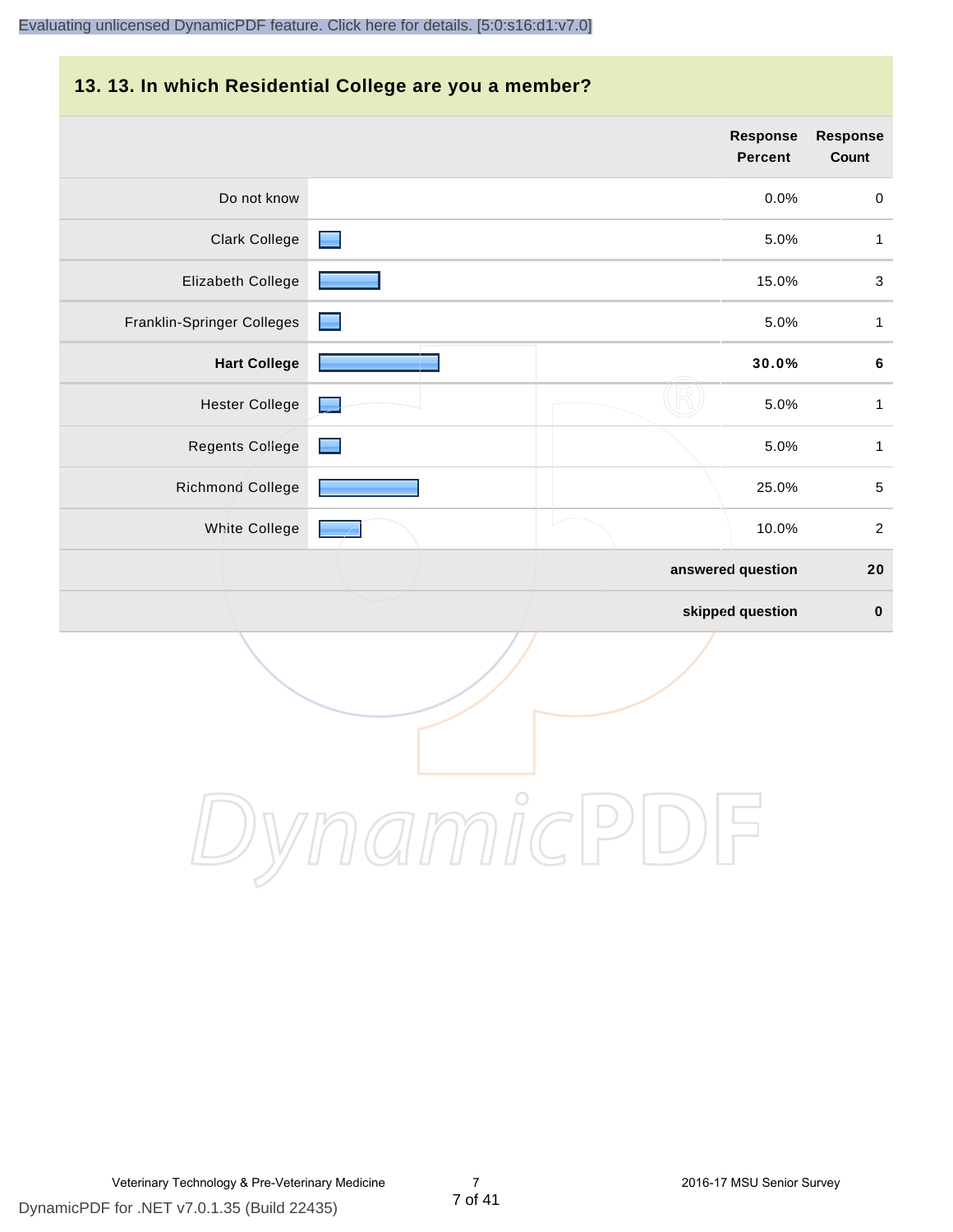## **13. 13. In which Residential College are you a member? answered question 20 skipped question 0**

## **14. 14. Have you ever received any type of Financial Aid while at MSU? (scholarships, grants, work-study, etc.)**

|     |  | Response<br><b>Percent</b> | <b>Response</b><br>Count |
|-----|--|----------------------------|--------------------------|
| Yes |  | 85.0%                      | 17                       |
| No  |  | 15.0%                      | 3                        |
|     |  | answered question          | 20                       |
|     |  | skipped question           | $\mathbf 0$              |
|     |  |                            |                          |

**15. 15. How many years will it take you to complete your degree from the point of your initial enrollment in college (including any time at a previous institution)?**

|               | Response<br><b>Percent</b>                                          | <b>Response</b><br>Count |
|---------------|---------------------------------------------------------------------|--------------------------|
| Two           | 0.0%                                                                | $\boldsymbol{0}$         |
| <b>Three</b>  | 20.0%                                                               | $\overline{4}$           |
| Four          | 60.0%<br>وسير استنبات المناسب<br>$\sim$ $\sim$ $\sim$ $\sim$ $\sim$ | $12$                     |
| Five          | 10.0%                                                               | $\overline{2}$           |
| Six           | 0.0%                                                                | $\mathsf 0$              |
| More than six | 10.0%                                                               | $\overline{2}$           |
|               | answered question                                                   | 20                       |
|               | skipped question                                                    | $\pmb{0}$                |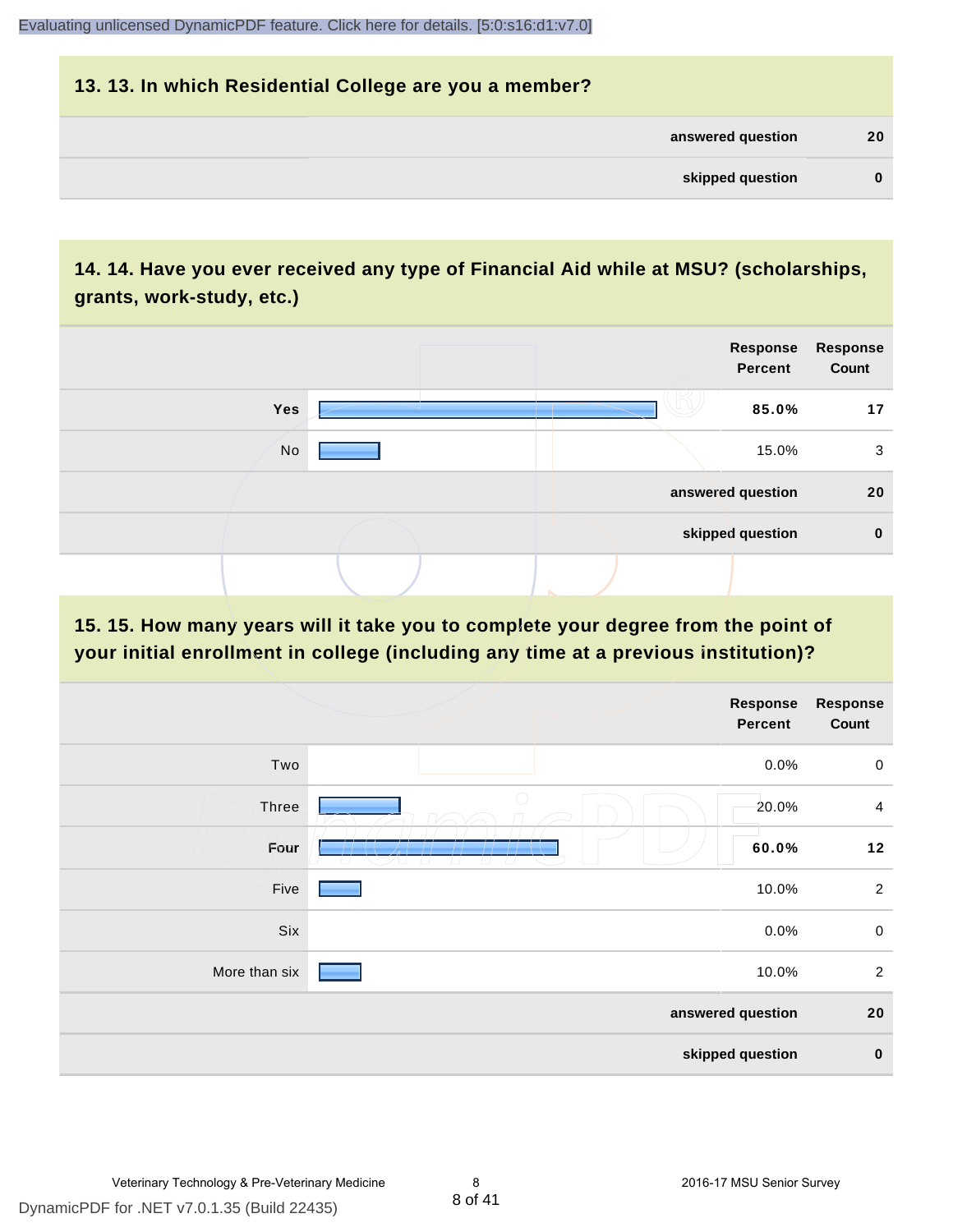## **16. 16. In what range does your grade point average fall?**

| Response<br>Count | <b>Response</b><br><b>Percent</b> |                |
|-------------------|-----------------------------------|----------------|
| $\mathbf 0$       | 0.0%                              | Less than 2.00 |
| $\mathbf{1}$      | 5.0%                              | 2.00-2.50      |
| $\sqrt{5}$        | 25.0%                             | 2.51-3.00      |
| $\bf8$            | 40.0%                             | $3.01 - 3.50$  |
| $\,6\,$           | 30.0%                             | $3.51 - 4.00$  |
| 20                | answered question                 |                |
| $\pmb{0}$         | skipped question                  |                |
|                   | amici<br>$\cup$                   |                |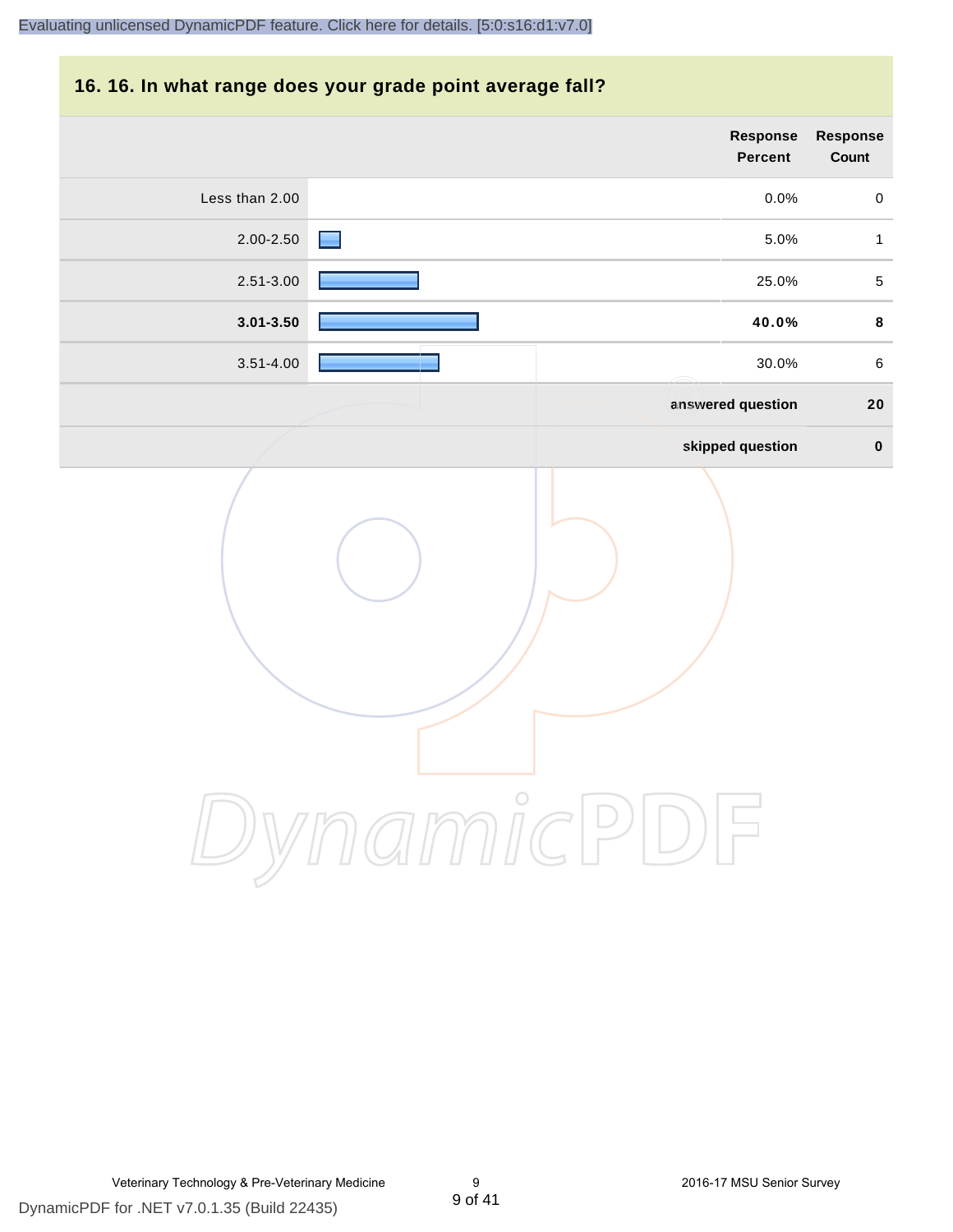|                                                          | <b>Response</b><br><b>Percent</b> | <b>Response</b><br><b>Count</b> |
|----------------------------------------------------------|-----------------------------------|---------------------------------|
| Accounting                                               | 0.0%                              | $\boldsymbol{0}$                |
| Advertising                                              | 0.0%                              | $\pmb{0}$                       |
| Agricultural Science & Technology<br>(associate's)       | 0.0%                              | $\pmb{0}$                       |
| Agricultural Science (bachelor's)                        | 0.0%                              | $\boldsymbol{0}$                |
| Animal Technology/Animal-Equine                          | 0.0%                              | $\pmb{0}$                       |
| Animal Technology/Vet Tech,<br>Pre-Vet                   | 100.0%                            | 20                              |
| <b>Applied Physics</b>                                   | 0.0%                              | $\pmb{0}$                       |
| Art                                                      | 0.0%                              | $\pmb{0}$                       |
| <b>Athletic Training</b>                                 | 0.0%                              | $\boldsymbol{0}$                |
| Biology                                                  | 0.0%                              | $\boldsymbol{0}$                |
| <b>Business Administration</b><br>(associate's)          | 0.0%                              | $\boldsymbol{0}$                |
| <b>Business Administration</b><br>(bachelor's)           | $\bigcirc$<br>0.0%                | $\pmb{0}$                       |
| <b>Career &amp; Technical Education</b><br>(associate's) | 0.0%                              | $\pmb{0}$                       |
| <b>Career &amp; Technical Education</b><br>(bachelor's)  | 0.0%                              | $\mathbf 0$                     |
| Chemistry                                                | 0.0%                              | $\pmb{0}$                       |
| <b>Civil Engineering Technology</b><br>(associate's)     | 0.0%                              | $\pmb{0}$                       |
|                                                          | answered question                 | 20                              |
|                                                          | skipped question                  | $\pmb{0}$                       |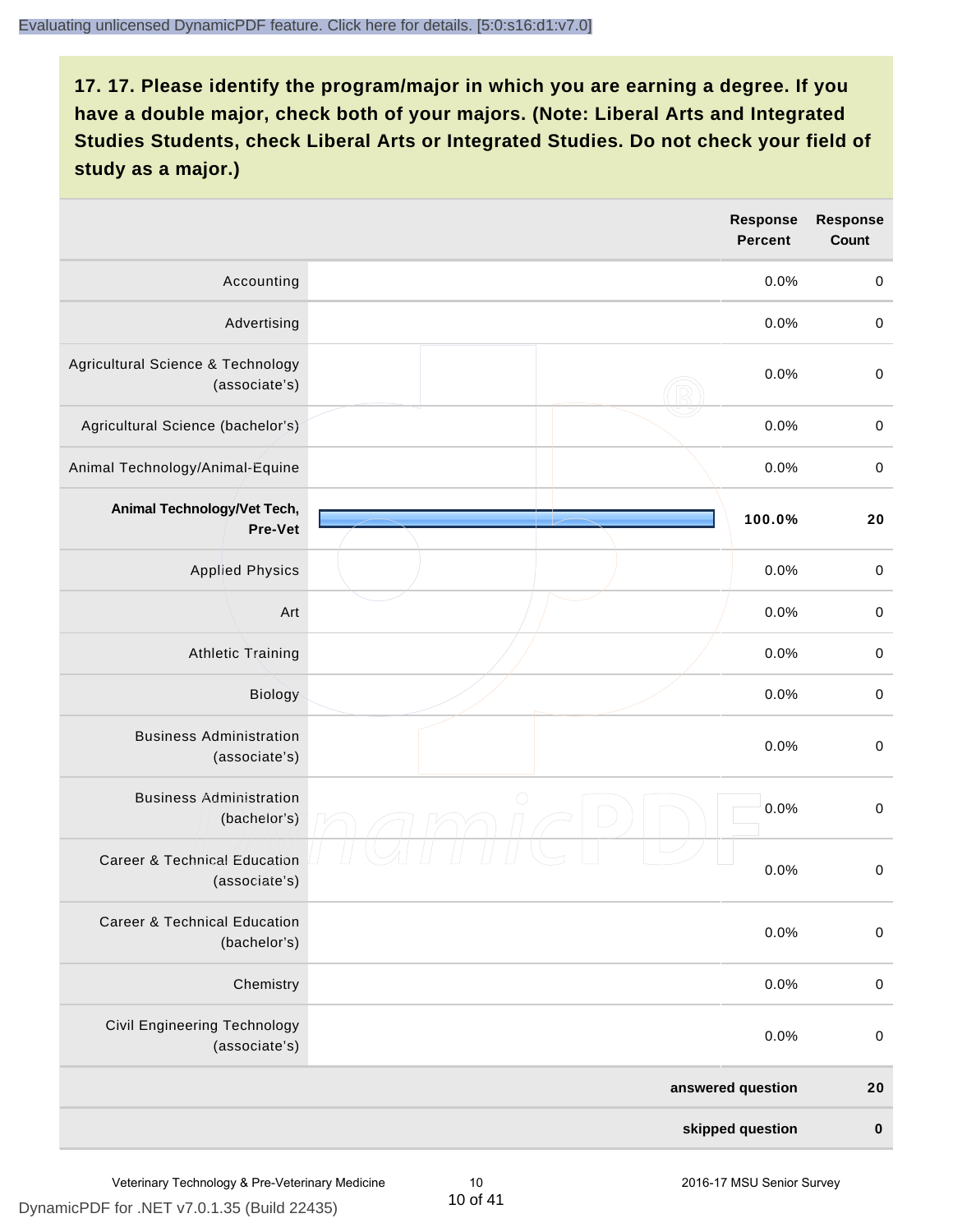| <b>Civil Engineering Technology</b><br>(bachelor's) | 0.0%               | $\boldsymbol{0}$ |
|-----------------------------------------------------|--------------------|------------------|
| <b>Communication Disorders</b>                      | 0.0%               | $\pmb{0}$        |
| <b>Community Health</b>                             | 0.0%               | $\boldsymbol{0}$ |
| <b>Computer Information Systems</b>                 | 0.0%               | $\boldsymbol{0}$ |
| <b>Computer Science</b>                             | 0.0%               | $\boldsymbol{0}$ |
| Creative Writing (BFA)                              | 0.0%               | $\boldsymbol{0}$ |
| <b>Criminal Justice</b>                             | 0.0%               | $\pmb{0}$        |
| Economics                                           | 0.0%               | $\mathbf 0$      |
| <b>Electromechanical Engineering</b><br>Technology  | 0.0%               | $\mathbf 0$      |
| <b>Elementary School Education</b>                  | 0.0%               | $\mathbf 0$      |
| Engineering Graphics & Design                       | 0.0%               | $\pmb{0}$        |
| <b>Engineering Physics</b>                          | 0.0%               | $\boldsymbol{0}$ |
| English                                             | 0.0%               | $\boldsymbol{0}$ |
| English Education (TESOL)                           | 0.0%<br>$\bigcirc$ | $\boldsymbol{0}$ |
| <b>Exercise Science</b>                             | 0.0%               | $\pmb{0}$        |
| Finance                                             | 0.0%               | $\boldsymbol{0}$ |
| French                                              | 0.0%               | $\mathbf 0$      |
| General Studies (associate's)                       | 0.0%               | $\pmb{0}$        |
| Geosciences                                         | 0.0%               | $\pmb{0}$        |
| German                                              | 0.0%               | $\pmb{0}$        |
|                                                     | answered question  | 20               |
|                                                     | skipped question   | $\pmb{0}$        |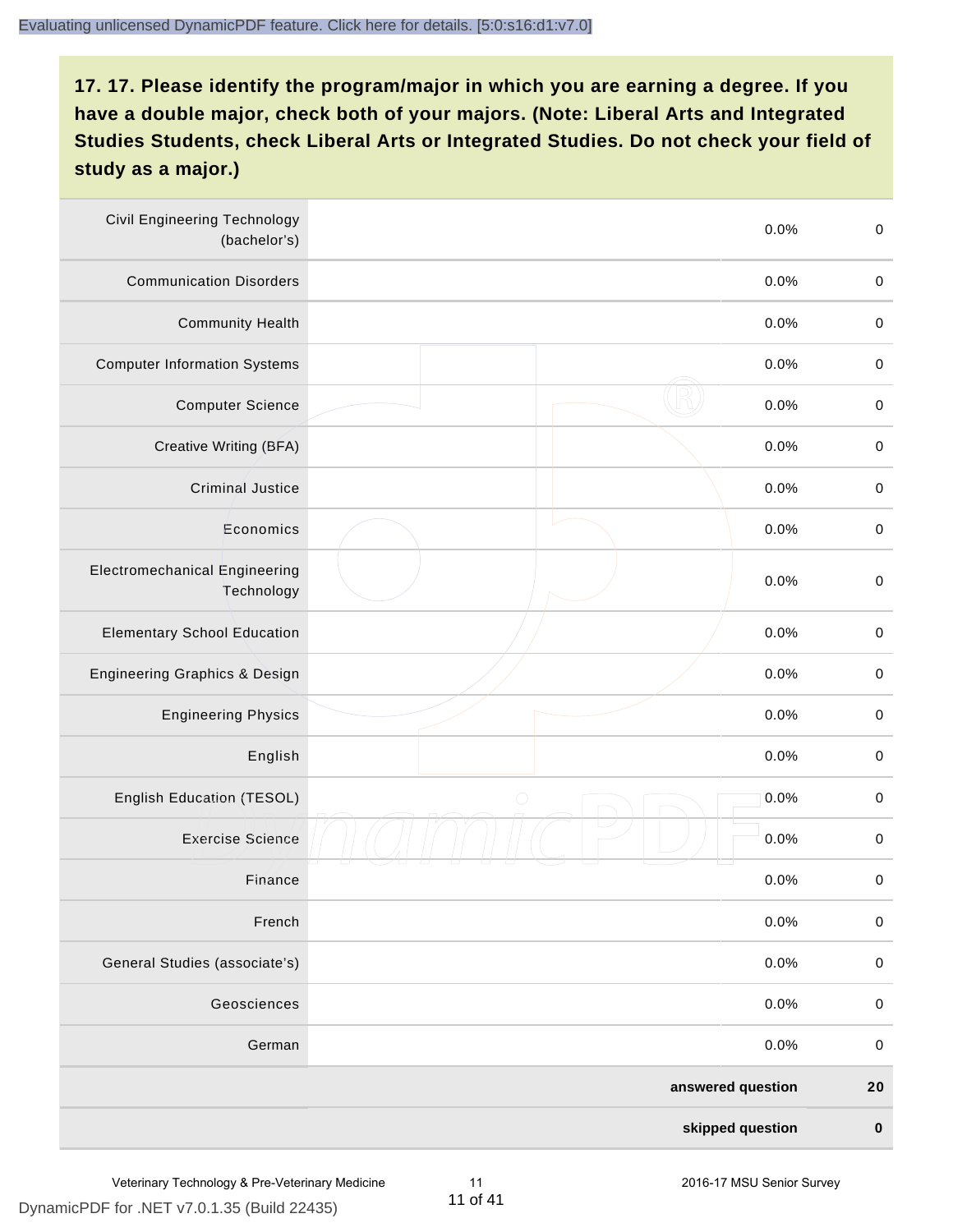| <b>Graphic Communications Media</b>            | 0.0%               | $\boldsymbol{0}$ |
|------------------------------------------------|--------------------|------------------|
| Health & Physical Education                    | 0.0%               | $\pmb{0}$        |
| <b>Health Information Administration</b>       | 0.0%               | $\pmb{0}$        |
| History                                        | 0.0%               | $\boldsymbol{0}$ |
| <b>Industrial Technology</b><br>(associate's)  | 0.0%               | $\pmb{0}$        |
| Integrated Studies (BIS)                       | 0.0%               | $\pmb{0}$        |
| Interdisciplinary Early Childhood<br>Education | 0.0%               | $\pmb{0}$        |
| <b>Interior Design</b>                         | 0.0%               | $\mathbf 0$      |
| <b>International Business</b>                  | 0.0%               | $\pmb{0}$        |
| <b>International Studies</b>                   | 0.0%               | $\boldsymbol{0}$ |
| Japanese                                       | 0.0%               | $\boldsymbol{0}$ |
| Journalism                                     | 0.0%               | $\pmb{0}$        |
| Learning & Behavior Disorders                  | 0.0%               | $\boldsymbol{0}$ |
| <b>Liberal Arts</b>                            | $\bigcirc$<br>0.0% | $\boldsymbol{0}$ |
| Logistics & Supply Chain<br>Management         | 0.0%               | $\pmb{0}$        |
| Management                                     | 0.0%               | $\pmb{0}$        |
| <b>Manufacturing Technology</b>                | 0.0%               | $\mathbf 0$      |
| Marketing                                      | 0.0%               | $\pmb{0}$        |
| Mathematics                                    | 0.0%               | $\pmb{0}$        |
|                                                | answered question  | 20               |
|                                                | skipped question   | $\pmb{0}$        |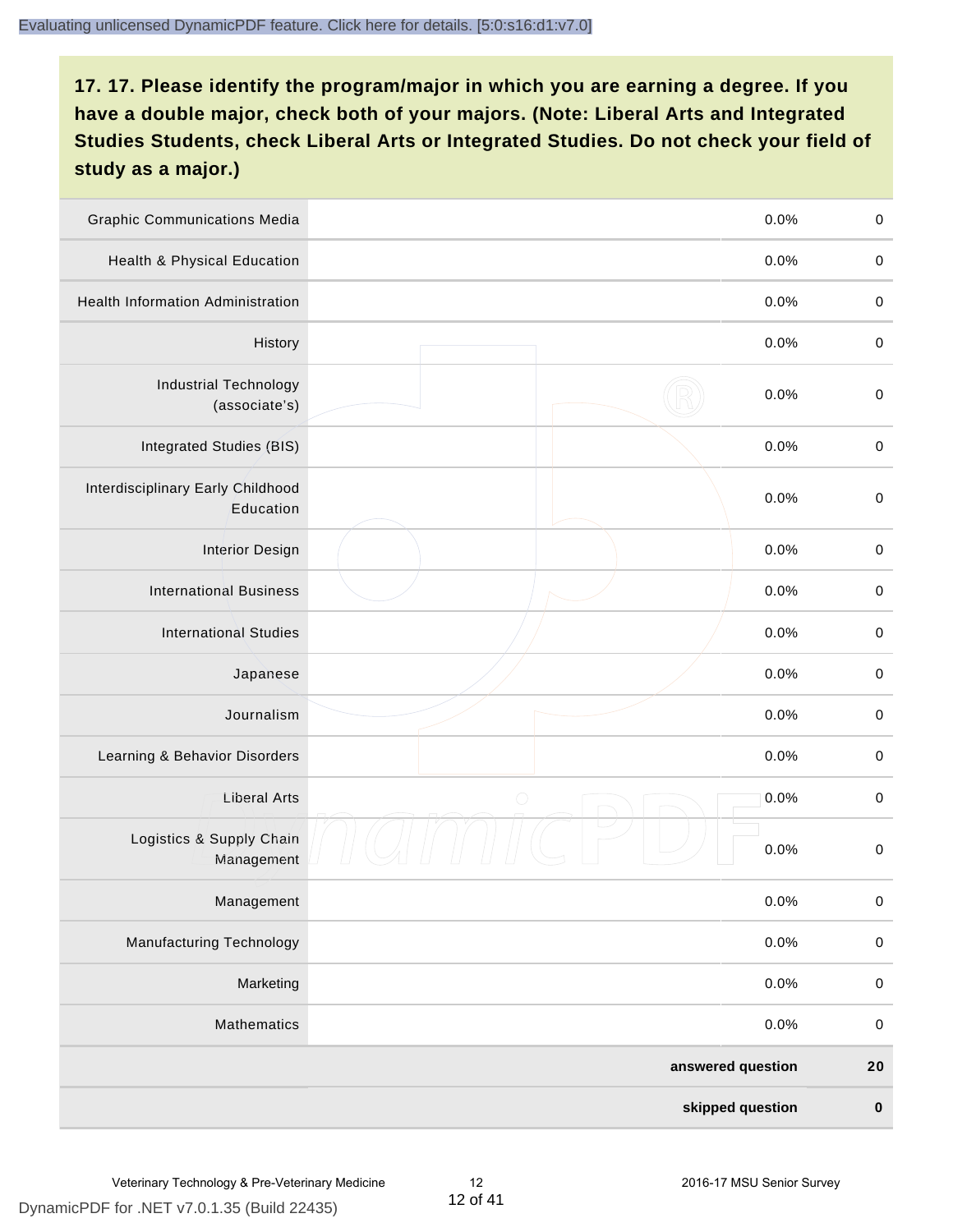| Middle School Education                   | 0.0%               | $\pmb{0}$        |
|-------------------------------------------|--------------------|------------------|
| Music                                     | 0.0%               | $\pmb{0}$        |
| <b>Music Business</b>                     | 0.0%               | $\pmb{0}$        |
| Nonprofit Leadership Studies              | 0.0%               | $\pmb{0}$        |
| Nursing                                   | 0.0%               | $\boldsymbol{0}$ |
| Nursing/RN to BSN                         | 0.0%               | $\boldsymbol{0}$ |
| Nutrition, Dietetics, & Food Mgmt         | 0.0%               | $\boldsymbol{0}$ |
| Occupational Safety and Health            | 0.0%               | $\boldsymbol{0}$ |
| Organizational Communication              | 0.0%               | $\pmb{0}$        |
| Philosophy                                | 0.0%               | $\pmb{0}$        |
| Physics                                   | 0.0%               | $\boldsymbol{0}$ |
| <b>Political Science</b>                  | 0.0%               | $\boldsymbol{0}$ |
| Psychology                                | 0.0%               | $\boldsymbol{0}$ |
| <b>Public Administration</b>              | 0.0%               | $\pmb{0}$        |
| <b>Public Relations</b>                   | $\bigcirc$<br>0.0% | $\boldsymbol{0}$ |
| <b>Recreation &amp; Leisure Services</b>  | 0.0%               | $\pmb{0}$        |
| Social Work                               | 0.0%               | $\pmb{0}$        |
| Sociology                                 | 0.0%               | $\pmb{0}$        |
| Spanish                                   | 0.0%               | $\mathbf 0$      |
| <b>Telecommunications Systems</b><br>Mgmt | 0.0%               | $\pmb{0}$        |
|                                           | answered question  | 20               |
|                                           | skipped question   | $\pmb{0}$        |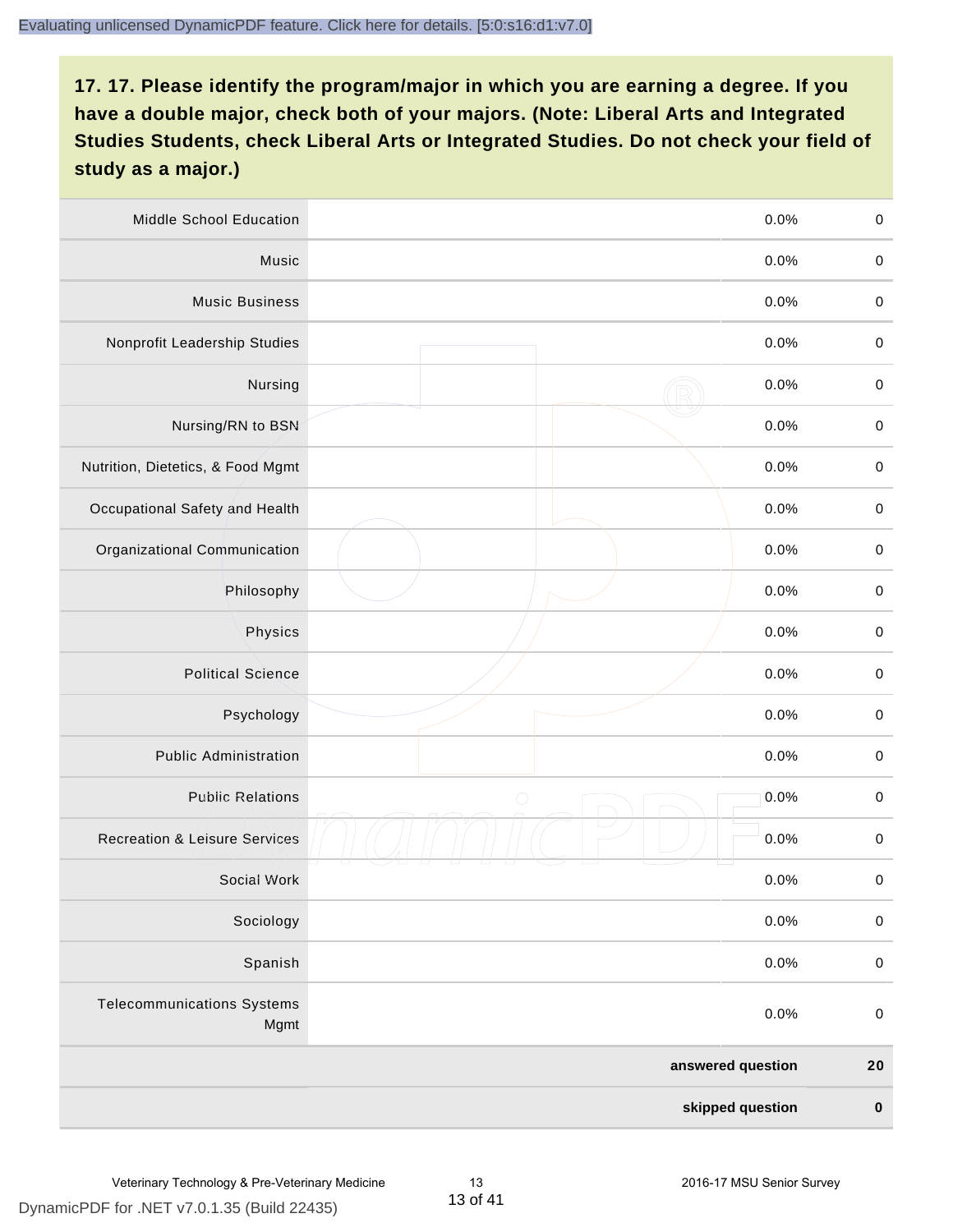| <b>Television Production</b>    | $0.0\%$           | 0        |
|---------------------------------|-------------------|----------|
| Theatre                         | $0.0\%$           | $\Omega$ |
| Wildlife & Conservation Biology | $0.0\%$           | $\Omega$ |
|                                 | answered question | 20       |
|                                 | skipped question  | 0        |
|                                 | تكا               |          |

#### **18. 20. What is the highest degree you eventually hope to receive?**

|                      |  | <b>Response</b><br><b>Percent</b> | Response<br>Count |
|----------------------|--|-----------------------------------|-------------------|
| Associate            |  | 0.0%                              | $\mathbf 0$       |
| <b>Baccalaureate</b> |  | 35.0%                             | $\overline{7}$    |
| Graduate             |  | 25.0%                             | $\sqrt{5}$        |
| Professional         |  | 40.0%                             | 8                 |
|                      |  | answered question                 | 20                |
|                      |  | skipped question                  | $\pmb{0}$         |
|                      |  |                                   |                   |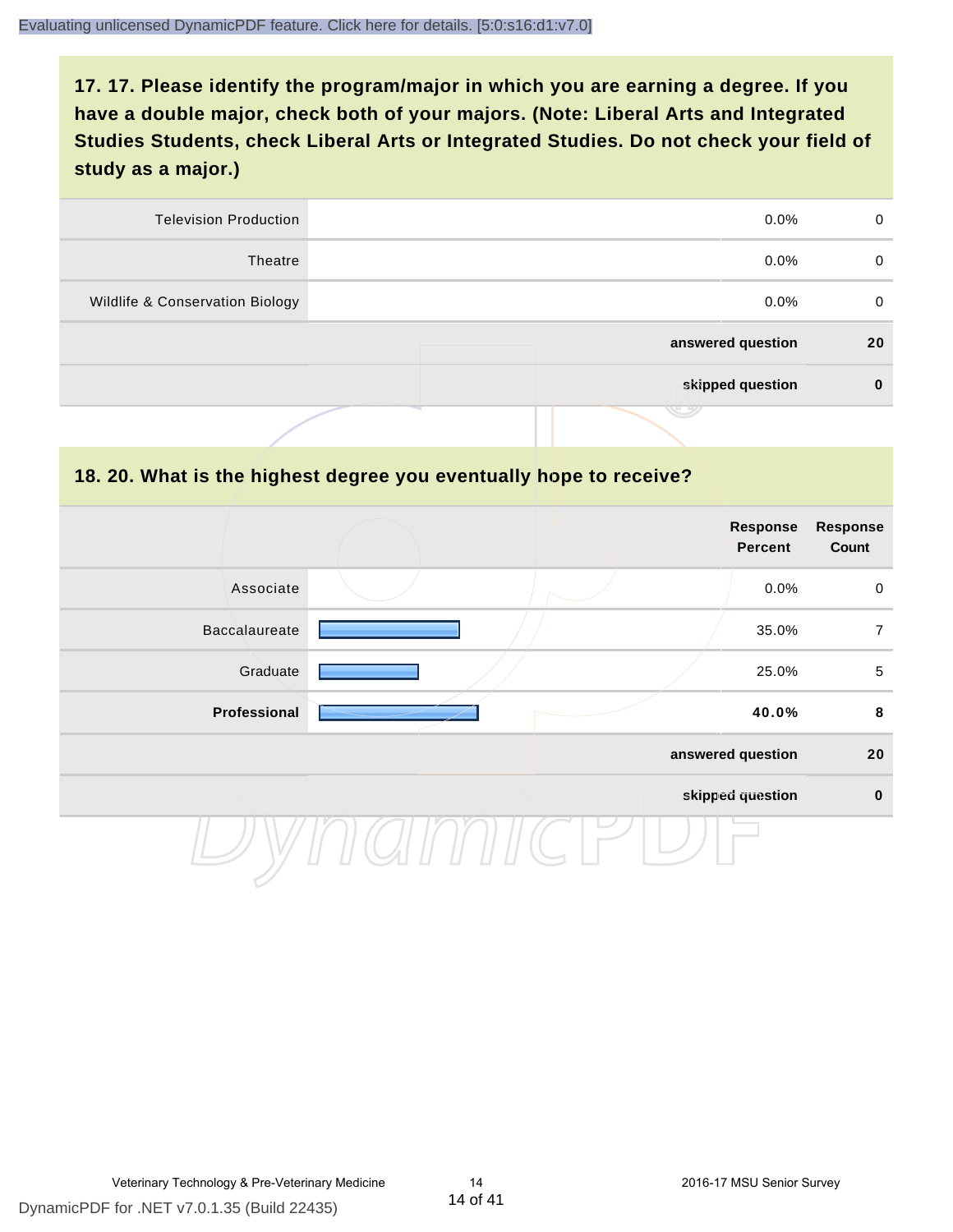## **19. 21. Which best describes your situation?**

|                                      | <b>Response</b><br><b>Percent</b> | <b>Response</b><br>Count |
|--------------------------------------|-----------------------------------|--------------------------|
| Did not change major/area            | 90.0%                             | 18                       |
| Did not initially declare major/area | 0.0%                              | $\mathsf{O}\xspace$      |
| Changed major/area                   | 10.0%                             | $\overline{a}$           |
|                                      | answered question                 | 20                       |
|                                      | skipped question                  | $\pmb{0}$                |
|                                      | ynamicPD                          |                          |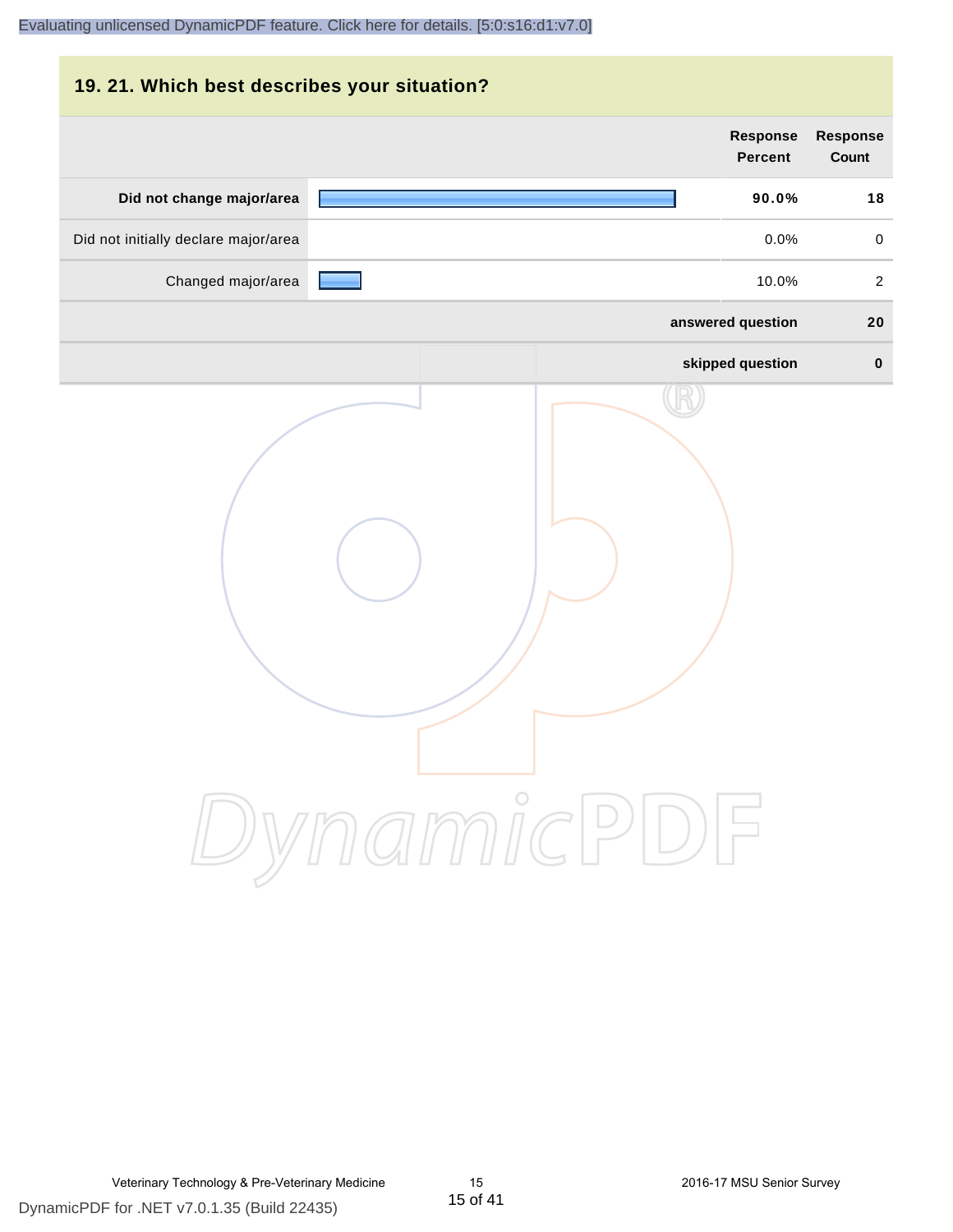#### **19. 21. Which best describes your situation?**

| answered question<br>skipped question |          |  |
|---------------------------------------|----------|--|
|                                       | 20       |  |
|                                       | $\bf{0}$ |  |

## **20. 22. While school was in session during the past year, how many hours per week, on average, did you work for pay?**

|                    | Response<br><b>Percent</b> | Response<br>Count |
|--------------------|----------------------------|-------------------|
| Did not work       | 50.0%                      | 10                |
| Worked 1-10 hrs    | 10.0%                      | $\overline{2}$    |
| Worked 11-20 hrs   | 25.0%                      | $\sqrt{5}$        |
| Worked 21-30 hrs   | 15.0%                      | $\sqrt{3}$        |
| Worked 31-40 hrs   | 0.0%                       | $\mathsf 0$       |
| Worked over 40 hrs | 0.0%                       | $\mathbf 0$       |
|                    | answered question          | 20                |
|                    | skipped question           | $\mathbf 0$       |

**21. 23. For the most part, were classes offered at times convenient to you?**

|            | <b>Response</b><br><b>Percent</b> | Response<br>Count |
|------------|-----------------------------------|-------------------|
| <b>Yes</b> | 100.0%                            | 20                |
| No         | $0.0\%$                           | $\mathbf 0$       |
|            | answered question                 | 20                |
|            | skipped question                  | $\bf{0}$          |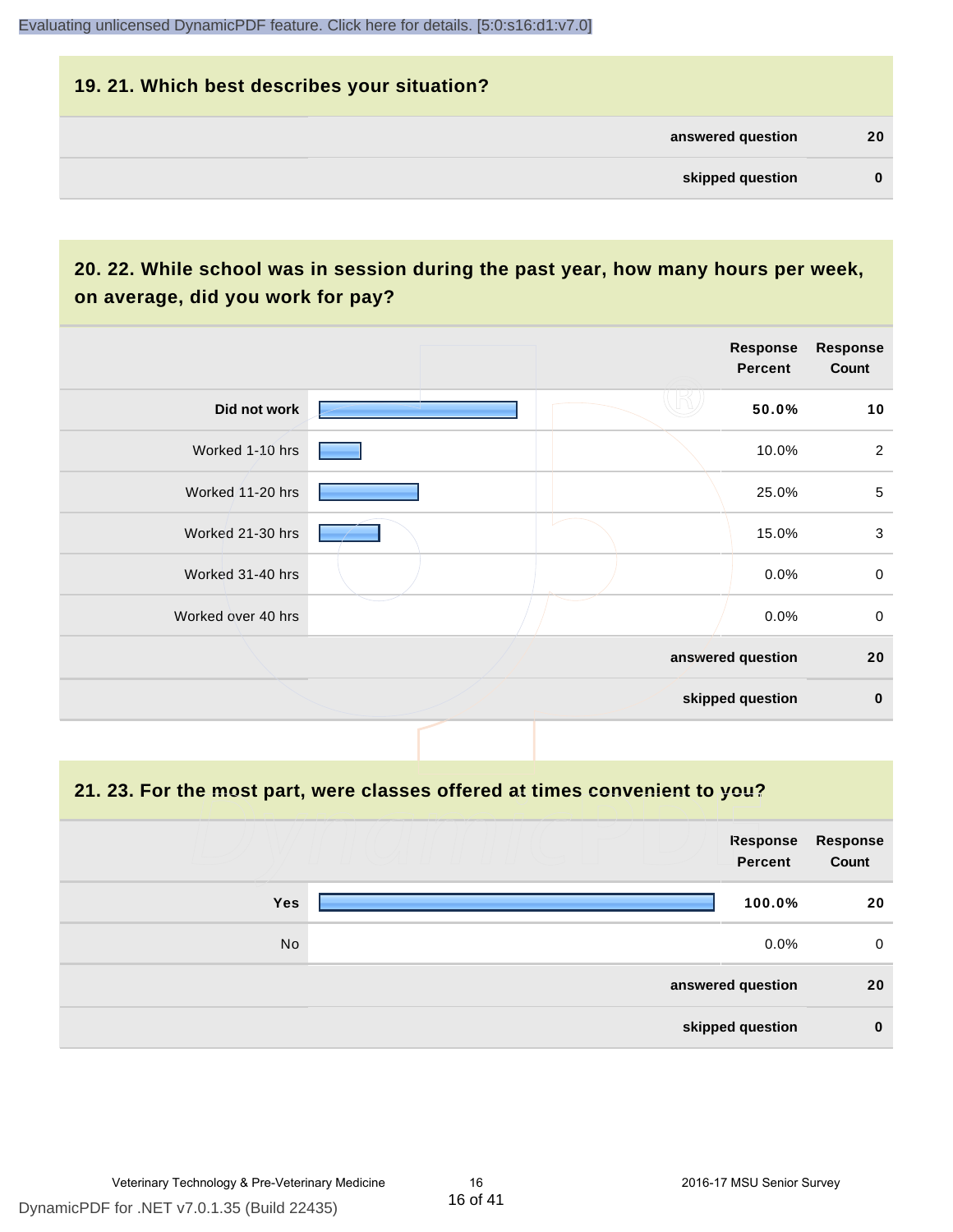#### **22. 24. What time would you have preferred?**

|                | Response<br><b>Percent</b> | <b>Response</b><br>Count |
|----------------|----------------------------|--------------------------|
| Late afternoon | 0.0%                       | $\mathbf 0$              |
| Evening        | 0.0%                       | $\pmb{0}$                |
| Weekend        | 0.0%                       | $\,0\,$                  |
| During the day | 0.0%                       | $\mathbf 0$              |
| Online         | 0.0%                       | $\mathsf 0$              |
|                | answered question          | $\pmb{0}$                |
|                | skipped question           | 20                       |
|                |                            |                          |

## **23. 25. Which best describes the location where you completed the majority of your courses?**

|                        | <b>Response</b><br><b>Percent</b> | Response<br>Count |
|------------------------|-----------------------------------|-------------------|
| <b>Murray</b>          | 100.0%                            | 20                |
| Paducah                | 0.0%                              | $\,0\,$           |
| Ft. Campbell           | 0.0%                              | $\,0\,$           |
| Madisonville           | $\bigcirc$<br>0.0%                | $\pmb{0}$         |
| Hopkinsville           | 0.0%                              | $\boldsymbol{0}$  |
| Henderson              | 0.0%                              | $\mathbf 0$       |
| Online                 | 0.0%                              | $\,0\,$           |
| Other (please specify) | 0.0%                              | $\pmb{0}$         |
|                        | answered question                 | 20                |
|                        | skipped question                  | $\pmb{0}$         |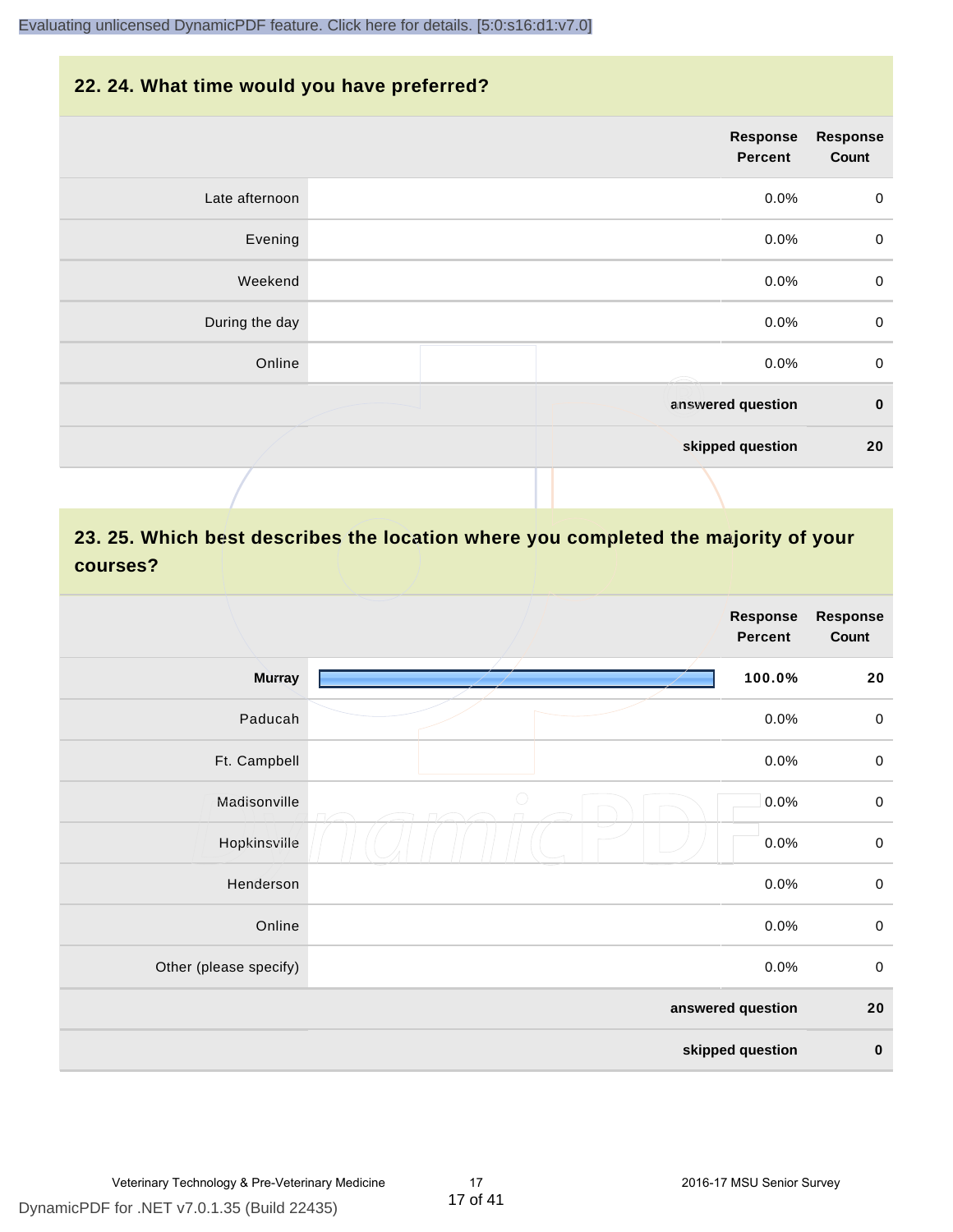#### **24. 26. Did you take any online courses while at Murray State?**

| Response<br>Count | Response<br><b>Percent</b> |  |            |  |
|-------------------|----------------------------|--|------------|--|
| 20                | 100.0%                     |  | <b>Yes</b> |  |
| $\mathbf 0$       | $0.0\%$                    |  | No         |  |
| 20                | answered question          |  |            |  |
| $\mathbf 0$       | skipped question           |  |            |  |
|                   |                            |  |            |  |

## **25. 27. Did it take you an extra semester or more to complete degree requirements at Murray State?**

|            | Response<br>Percent | Response<br>Count |
|------------|---------------------|-------------------|
| Yes        | 45.0%               | 9                 |
| ${\sf No}$ | 55.0%               | 11                |
|            | answered question   | $20\,$            |
|            | skipped question    | $\pmb{0}$         |
| $\circ$    |                     |                   |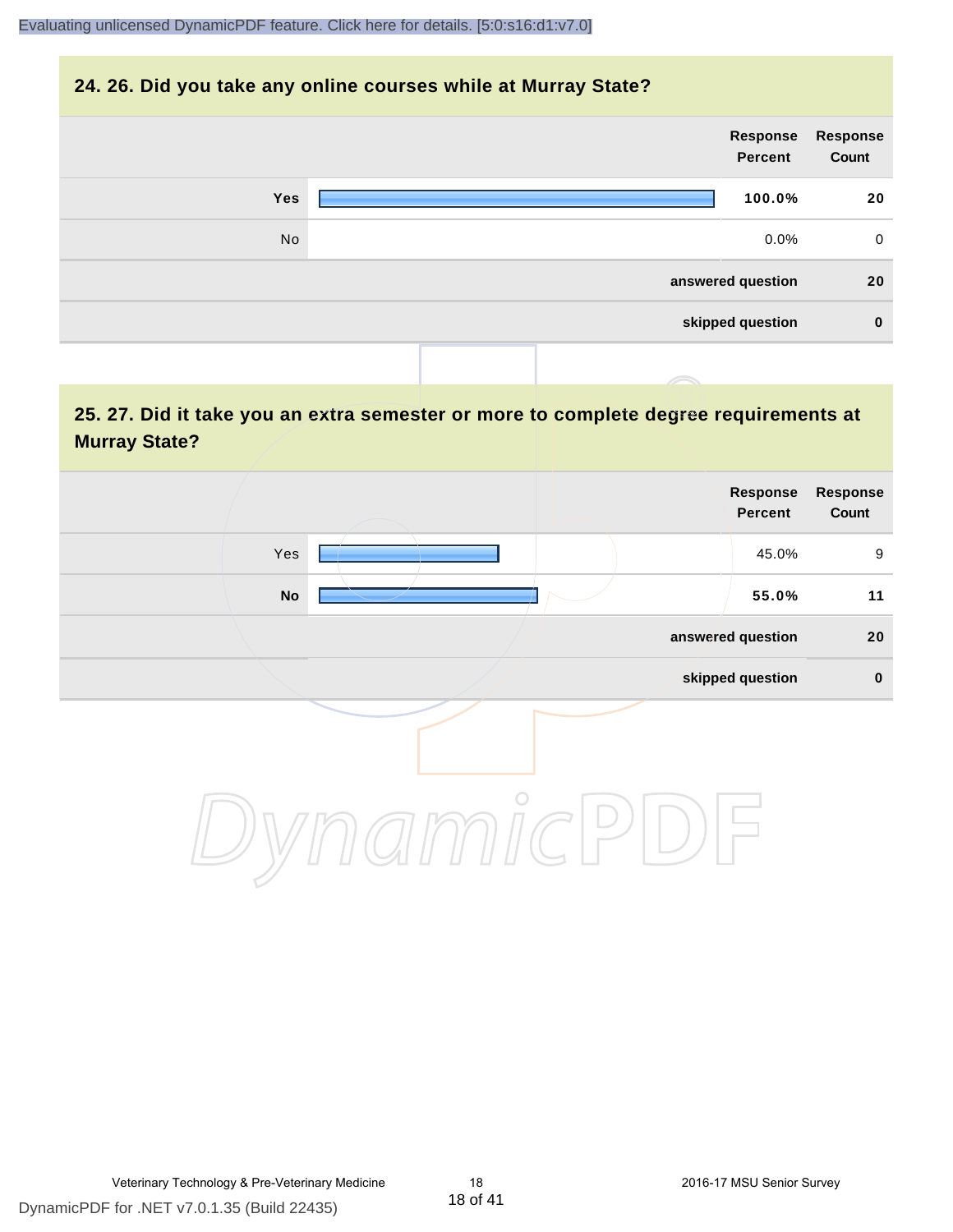#### **26. 28. Why did it take you an extra semester or more?**

|                                                                 |  | Response<br><b>Percent</b> | Response<br>Count         |
|-----------------------------------------------------------------|--|----------------------------|---------------------------|
| Work obligation limited my<br>enrollment.                       |  | 11.1%                      | $\mathbf{1}$              |
| Family obligations limited my<br>enrollment.                    |  | 11.1%                      | $\mathbf{1}$              |
| Tuition and other costs of<br>attendance limited my enrollment. |  | 11.1%                      | $\mathbf{1}$              |
| A decision to change majors<br>added to my requirements.        |  | 11.1%                      | $\mathbf{1}$              |
| A required course or courses<br>were not offered.               |  | 44.4%                      | $\overline{\mathbf{4}}$   |
| Credits were lost transferring to<br>Murray State.              |  | 0.0%                       | $\pmb{0}$                 |
| Other (please specify)                                          |  | 33.3%                      | $\ensuremath{\mathsf{3}}$ |
|                                                                 |  | answered question          | $\boldsymbol{9}$          |
|                                                                 |  | skipped question           | 11                        |
|                                                                 |  |                            |                           |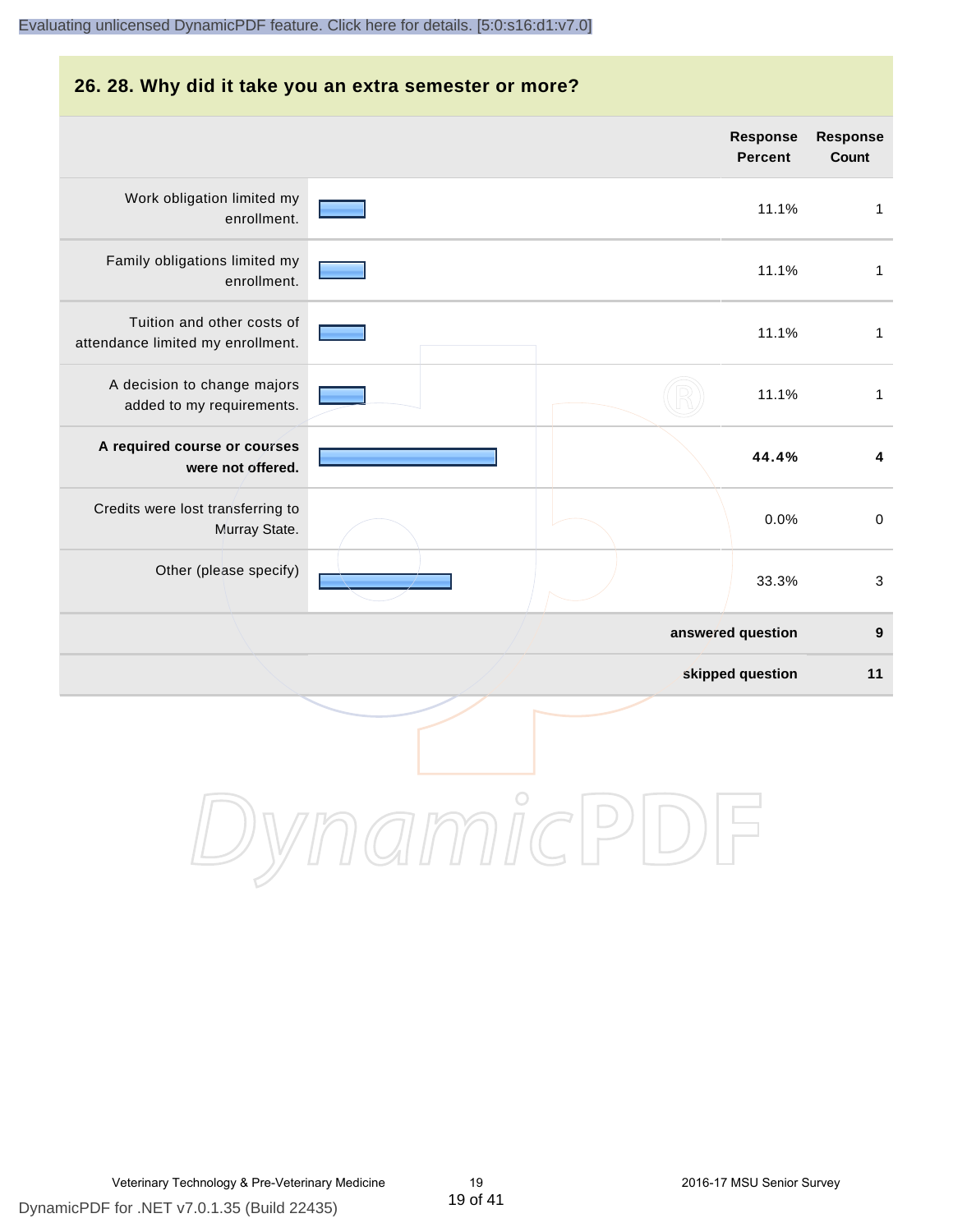| 26. 28. Why did it take you an extra semester or more? |   |
|--------------------------------------------------------|---|
| answered question                                      | 9 |
| skipped question                                       |   |

## **27. 29. Did you have trouble getting any course(s) you needed while at Murray State?**

|                                                                            | Response<br><b>Percent</b>                           | <b>Response</b><br><b>Count</b> |
|----------------------------------------------------------------------------|------------------------------------------------------|---------------------------------|
| Yes                                                                        | 30.0%                                                | 6                               |
| <b>No</b>                                                                  | 70.0%                                                | 14                              |
|                                                                            | answered question                                    | 20                              |
|                                                                            | skipped question                                     | $\mathbf 0$                     |
|                                                                            |                                                      |                                 |
|                                                                            | 28. 30. Why did you have trouble getting the course? |                                 |
|                                                                            | Response<br><b>Percent</b>                           | Response<br><b>Count</b>        |
| The course was not offered the<br>semester I needed it.                    | 16.7%                                                | $\mathbf{1}$                    |
| The course was not offered at<br>hours convenient to my work<br>schedule.  | 0.0%                                                 | $\mathbf 0$                     |
| The course was not offered at<br>hours suitable for my school<br>schedule. | 66.7%                                                | 4                               |
| All course sections were closed.                                           | 16.7%                                                | $\mathbf{1}$                    |
| I was unaware of the prerequisites<br>for the course.                      | 0.0%                                                 | $\mathbf 0$                     |
|                                                                            | answered question                                    | 6                               |
|                                                                            | skipped question                                     | 14                              |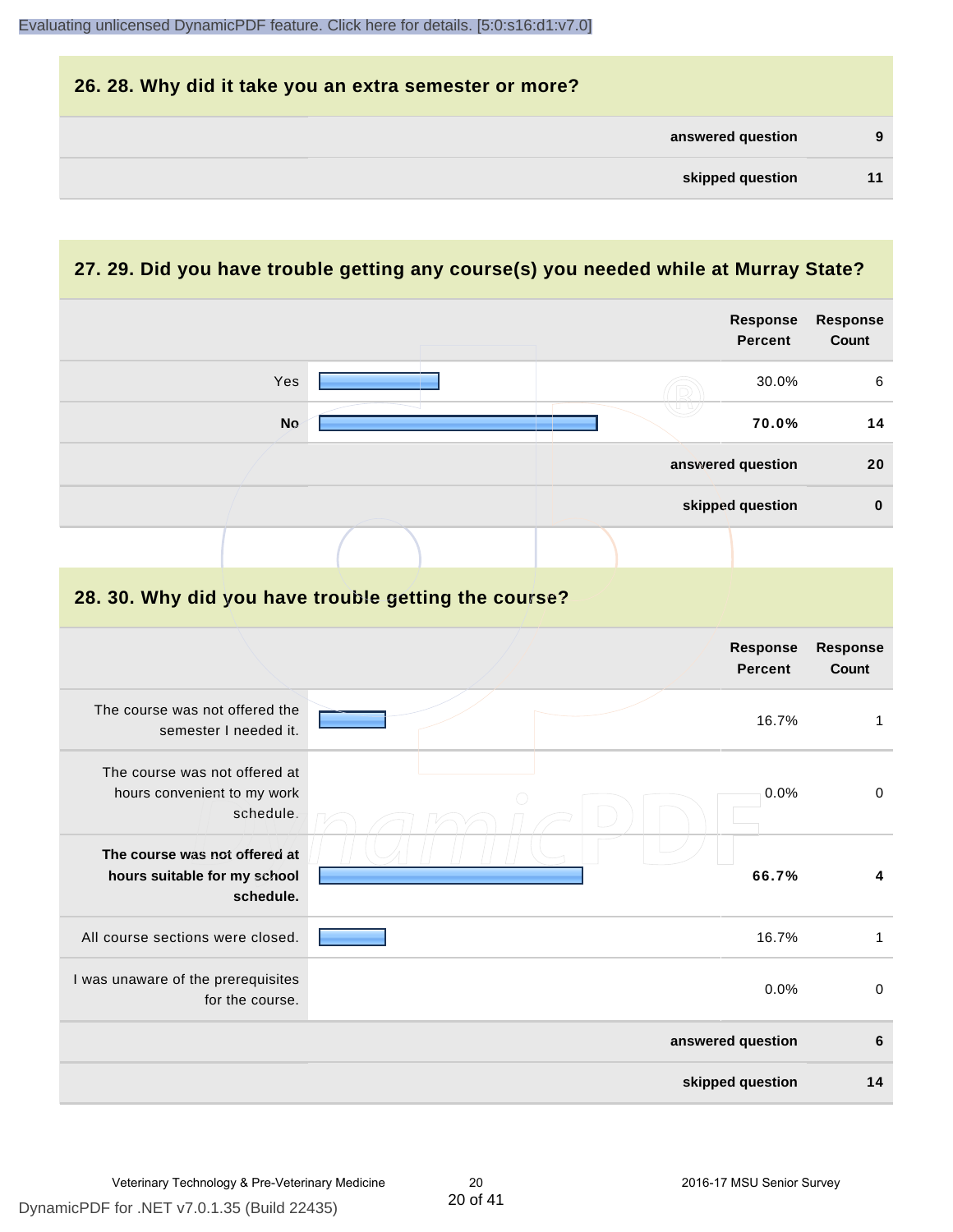## **29. 31. Which statement best describes your experience with off-campus coop/internship?**

|                                    | <b>Response</b><br><b>Percent</b>                                                                                                                                                                                                      | <b>Response</b><br>Count |
|------------------------------------|----------------------------------------------------------------------------------------------------------------------------------------------------------------------------------------------------------------------------------------|--------------------------|
| Cannot judge; I did not have one.  | 5.0%<br>▀                                                                                                                                                                                                                              | 1                        |
| My experience was very valuable.   | 80.0%                                                                                                                                                                                                                                  | 16                       |
| My experience was valuable.        | 10.0%                                                                                                                                                                                                                                  | $\overline{c}$           |
| My experience was of little value. | 5.0%<br>e de la partie de la partie de la partie de la partie de la partie de la partie de la partie de la partie de la partie de la partie de la partie de la partie de la partie de la partie de la partie de la partie de la partie | 1                        |
| My experience was of no value.     | 0.0%                                                                                                                                                                                                                                   | $\mathbf 0$              |
|                                    | answered question                                                                                                                                                                                                                      | 20                       |
|                                    | skipped question                                                                                                                                                                                                                       | $\bf{0}$                 |
|                                    |                                                                                                                                                                                                                                        |                          |

## **30. 32. Which statement best describes your experience with on-campus facultydirected research, scholarly, or creative project?**

|                                    | <b>Response</b><br><b>Percent</b> | <b>Response</b><br>Count |
|------------------------------------|-----------------------------------|--------------------------|
| Cannot judge; I did not have one.  | 60.0%                             | $12 \,$                  |
| My experience was very valuable.   |                                   | 3<br>15.0%               |
| My experience was valuable.        |                                   | 2<br>10.0%               |
| My experience was of little value. |                                   | $\overline{2}$<br>10.0%  |
| My experience was of no value.     |                                   | 5.0%<br>1                |
|                                    | answered question                 | 20                       |
|                                    | skipped question                  | $\bf{0}$                 |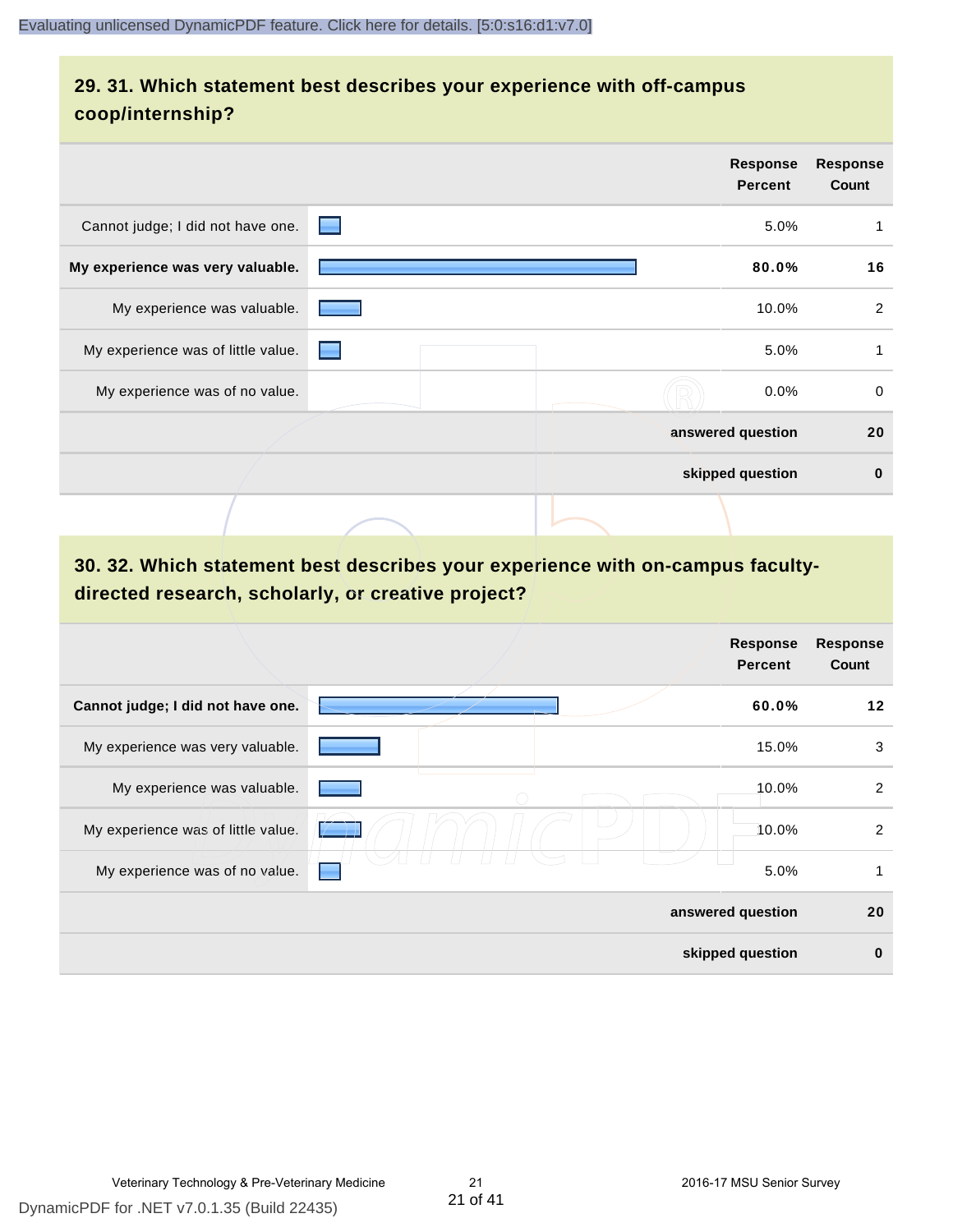## **31. 33. Which statement best describes your experience with academic advising in your major/area?**

|                                                          | Response<br><b>Percent</b> | Response<br>Count |
|----------------------------------------------------------|----------------------------|-------------------|
| Cannot judge; I did not make use<br>of the opportunity.  | $\blacksquare$<br>5.0%     | $\mathbf{1}$      |
| I was satisfied with information my<br>adviser provided. | 80.0%                      | 16                |
| Advice was inaccurate,<br>incomplete, or misleading.     | 10.0%                      | $\overline{2}$    |
| My adviser was not available.                            | 5.0%                       | $\mathbf{1}$      |
|                                                          | answered question          | 20                |
|                                                          | skipped question           | $\pmb{0}$         |
|                                                          | ammic                      |                   |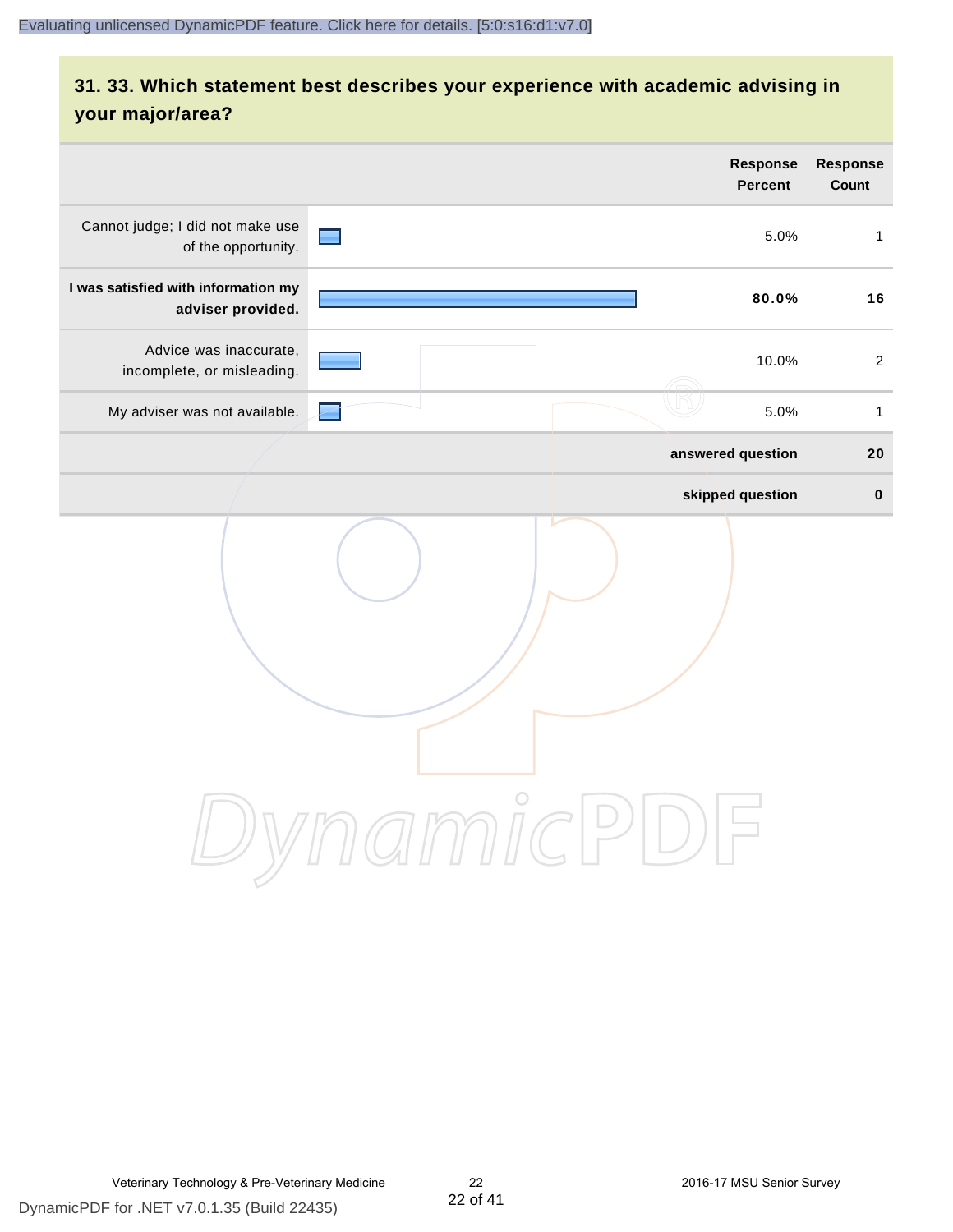## **31. 33. Which statement best describes your experience with academic advising in your major/area?**

| answered question | 20       |
|-------------------|----------|
| skipped question  | $\bf{0}$ |

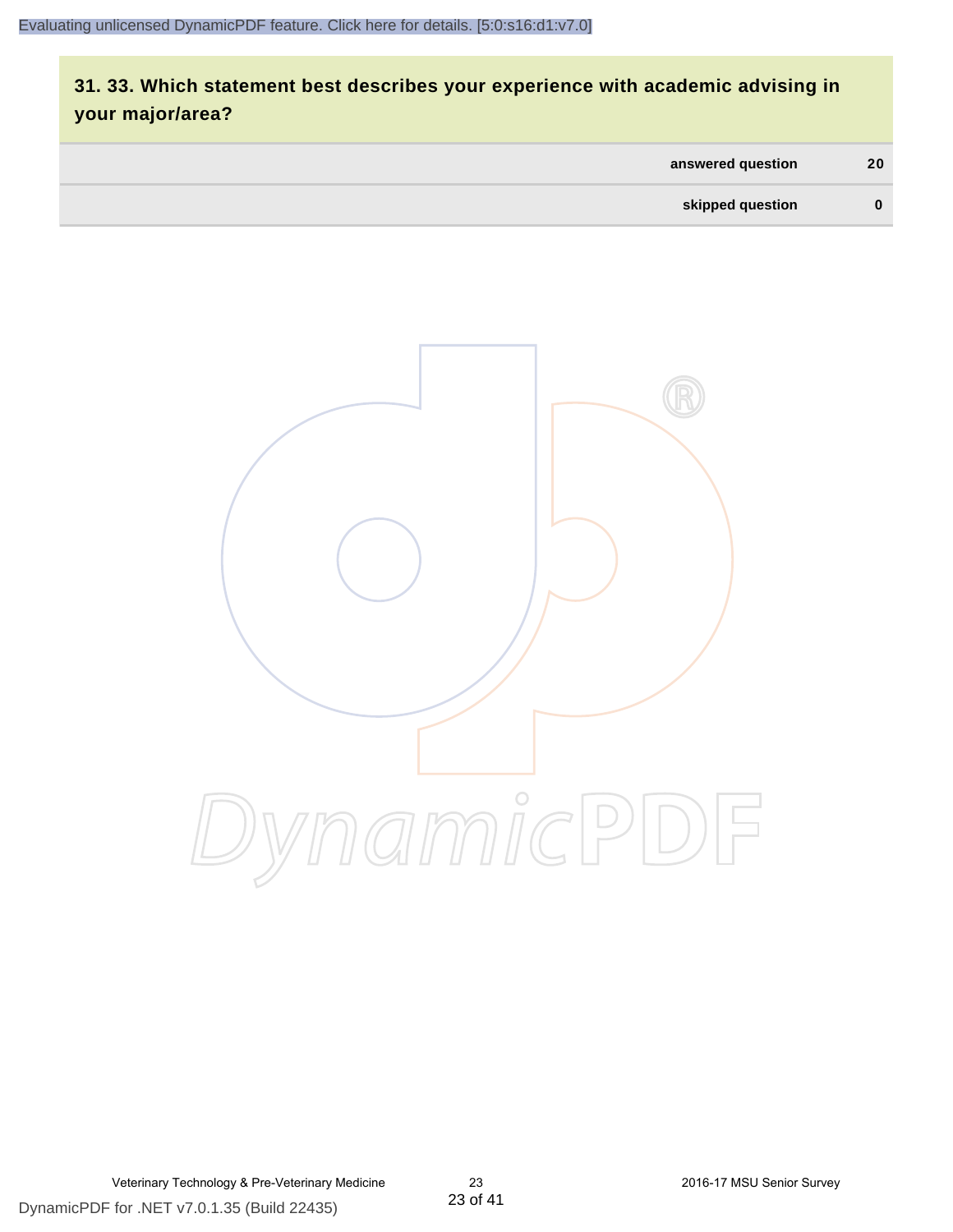## **32. Questions 34-48 For each of these items, indicate the extent to which you were satisfied.**

|                                                                                                                                                       | <b>Very</b><br>satisfied | <b>Satisfied</b> | <b>Dissatisfied</b> | <b>Very</b><br>dissatisfied | Rating<br>Average | Rating<br>Count |
|-------------------------------------------------------------------------------------------------------------------------------------------------------|--------------------------|------------------|---------------------|-----------------------------|-------------------|-----------------|
| 34. Class size relative to type of<br>course                                                                                                          | 25.0% (5)                | 75.0% (15)       | $0.0\%$ (0)         | $0.0\%$ (0)                 | 3.25              | 20              |
| 35. Out-of-class availability of<br>faculty                                                                                                           | $30.0\%$ (6)             | 65.0% (13)       | $5.0\%$ (1)         | $0.0\%$ (0)                 | 3.25              | 20              |
| 36. Effectiveness of your high<br>school preparation for college work                                                                                 | $15.0\%$ (3)             | 45.0% (9)        | $30.0\%$ (6)        | $10.0\%$ (2)                | 2.65              | 20              |
| 37. Fairness of faculty in their<br>treatment of individual students                                                                                  | 20.0% (4)                | 70.0% (14)       | $10.0\%$ (2)        | $0.0\%$ (0)                 | 3.10              | 20              |
| 38. Overall quality of instruction at<br><b>Murray State</b>                                                                                          | 45.0% (9)                | 50.0% (10)       | $5.0\%$ (1)         | $0.0\%$ (0)                 | 3.40              | 20              |
| 39. Quality of instruction in<br><b>University Studies (General</b><br>Education) courses                                                             | $20.0\%$ (4)             | 65.0% (13)       | ⊵<br>15.0% (3)      | $0.0\%$ (0)                 | 3.05              | 20              |
| 40. Quality of instruction in your<br>major                                                                                                           | 60.0% (12)               | $35.0\%$ (7)     | $0.0\%$ (0)         | $5.0\%$ (1)                 | 3.50              | 20              |
| 41. Clarity of program objectives in<br>your major                                                                                                    | 65.0% (13)               | $25.0\%$ (5)     | 10.0% (2)           | $0.0\%$ (0)                 | 3.55              | 20              |
| 42. Intellectual challenge of the<br>academic program                                                                                                 | 35.0% (7)                | 60.0% (12)       | $0.0\%$ (0)         | $5.0\%$ (1)                 | 3.25              | 20              |
| 43. Encouragement and<br>information from your major<br>department for employment after<br>graduation                                                 | 25.0% (5)                | 55.0% (11)       | $15.0\%$ (3)        | $5.0\%$ (1)                 | 3.00              | 20              |
| 44. Availability of opportunities to<br>engage in a faculty-mentored<br>research, scholarly, or creative<br>project in your area of<br>study/interest | 15.0% (3)                | 70.0% (14)       | $10.0\%$ (2)        | $5.0\%$ (1)                 | 2.95              | 20              |
| 45. Library hours                                                                                                                                     | 45.0% (9)                | 55.0% (11)       | $0.0\%$ (0)         | $0.0\%$ (0)                 | 3.45              | 20              |
|                                                                                                                                                       |                          |                  |                     |                             | answered question | 20              |
|                                                                                                                                                       |                          |                  |                     |                             | skipped question  | 0               |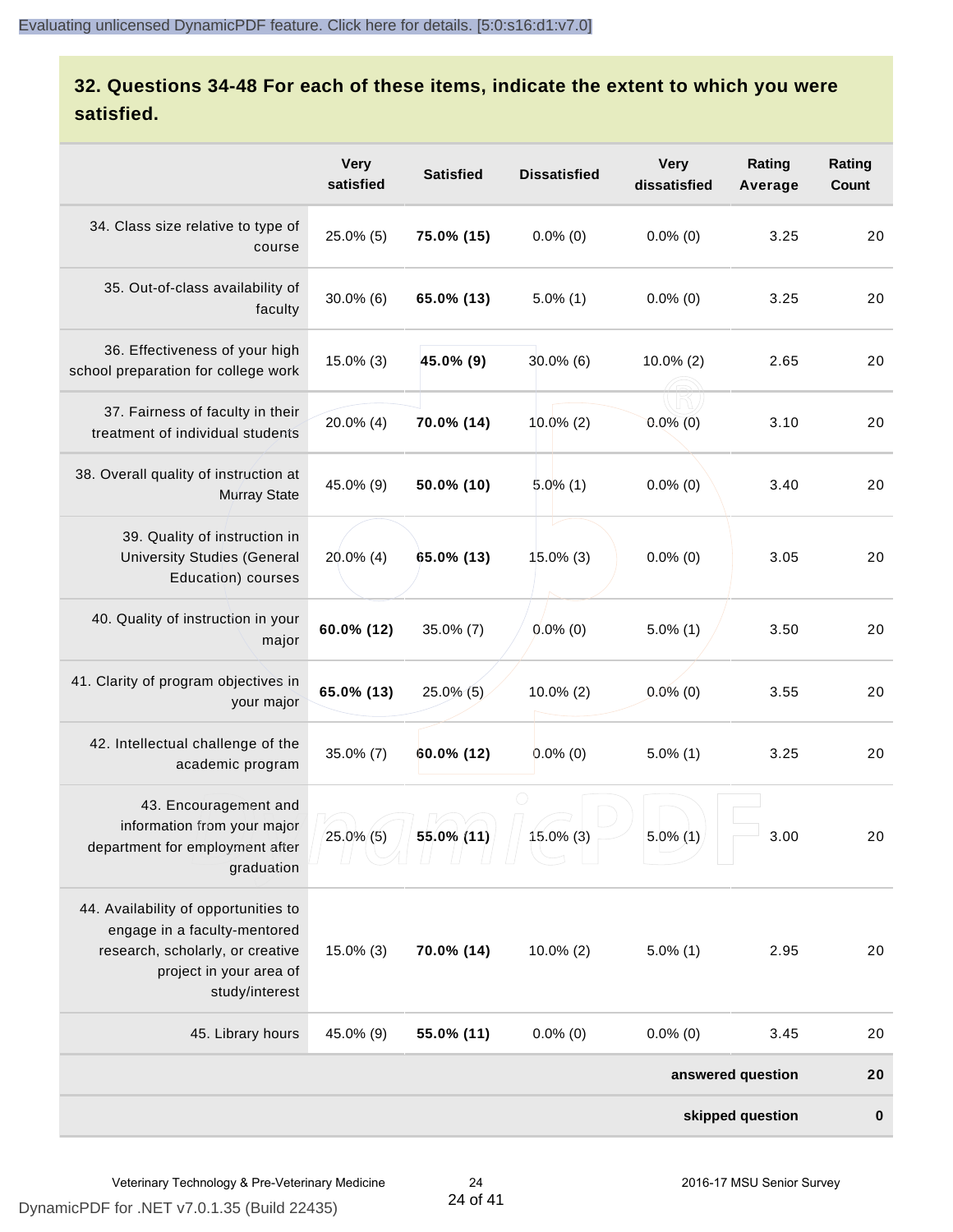### **32. Questions 34-48 For each of these items, indicate the extent to which you were satisfied.**

| 46 Effectiveness of library<br>personnel in meeting your<br>information needs                                                | 40.0% (8)    | $60.0\%$ (12) | $0.0\%$ (0)  | $0.0\%$ (0) | 3.40              | 20       |
|------------------------------------------------------------------------------------------------------------------------------|--------------|---------------|--------------|-------------|-------------------|----------|
| 47. Access to on-hand or<br>electronic library resources                                                                     | $30.0\%$ (6) | 70.0% (14)    | $0.0\%$ (0)  | $0.0\%$ (0) | 3.30              | 20       |
| 48. Computer, individual and group<br>work spaces available within<br>University Libraries (Waterfield,<br>Pogue and Overby) | $30.0\%$ (6) | $60.0\%$ (12) | $10.0\%$ (2) | $0.0\%$ (0) | 3.20              | 20       |
|                                                                                                                              |              |               |              |             | answered question | 20       |
|                                                                                                                              |              |               |              |             | skipped question  | $\bf{0}$ |
|                                                                                                                              |              |               |              |             |                   |          |

**33. Questions 49-55 University Studies is designed to offer you a broad base of skills and knowledge and to prepare you for upper division study. Please indicate how effective University Studies at Murray State was in helping you achieve these goals.**

|                                                                            | <b>Very</b><br>effective | <b>Effective</b> | <b>Ineffective</b> | <b>Very</b><br>ineffective | Rating<br>Average | Rating<br>Count |
|----------------------------------------------------------------------------|--------------------------|------------------|--------------------|----------------------------|-------------------|-----------------|
| 49. Writing skills                                                         | $26.3\%$ (5)             | $73.7\%$ (14)    | $0.0\%$ (0)        | $0.0\%$ (0)                | 3.26              | 19              |
| 50. Speaking skills                                                        | 26.3% (5)                | 68.4% (13)       | $0.0\%$ (0)        | $5.3\%$ (1)                | 3.16              | 19              |
| 51. Critical thinking skills                                               | $15.8\%$ (3)             | 78.9% (15)       | $0.0\%$ (0)        | $5.3\%(1)$                 | 3.05              | 19              |
| 52. Technology skills/computer<br>skills                                   | $26.3\%$ (5)             | 52.6% (10)       | $15.8\%$ (3)       | $5.3\%$ (1)                | 3.00              | 19              |
| 53. General knowledge in the<br>liberal arts and sciences                  | $21.1\%$ (4)             | 73.7% (14)       | $0.0\%$ (0)        | $5.3\%$ (1)                | 3.11              | 19              |
| 54. International perspectives                                             | $15.8\%$ (3)             | 68.4% (13)       | $5.3\%$ (1)        | $10.5\%$ (2)               | 2.89              | 19              |
| 55. Stimulation of interest in areas<br>outside your chosen field of study | $15.8\%$ (3)             | 68.4% (13)       | $5.3\%$ (1)        | $10.5\%$ (2)               | 2.89              | 19              |
|                                                                            |                          |                  |                    |                            | answered question | 19              |
|                                                                            |                          |                  |                    |                            | skipped question  | $\mathbf 1$     |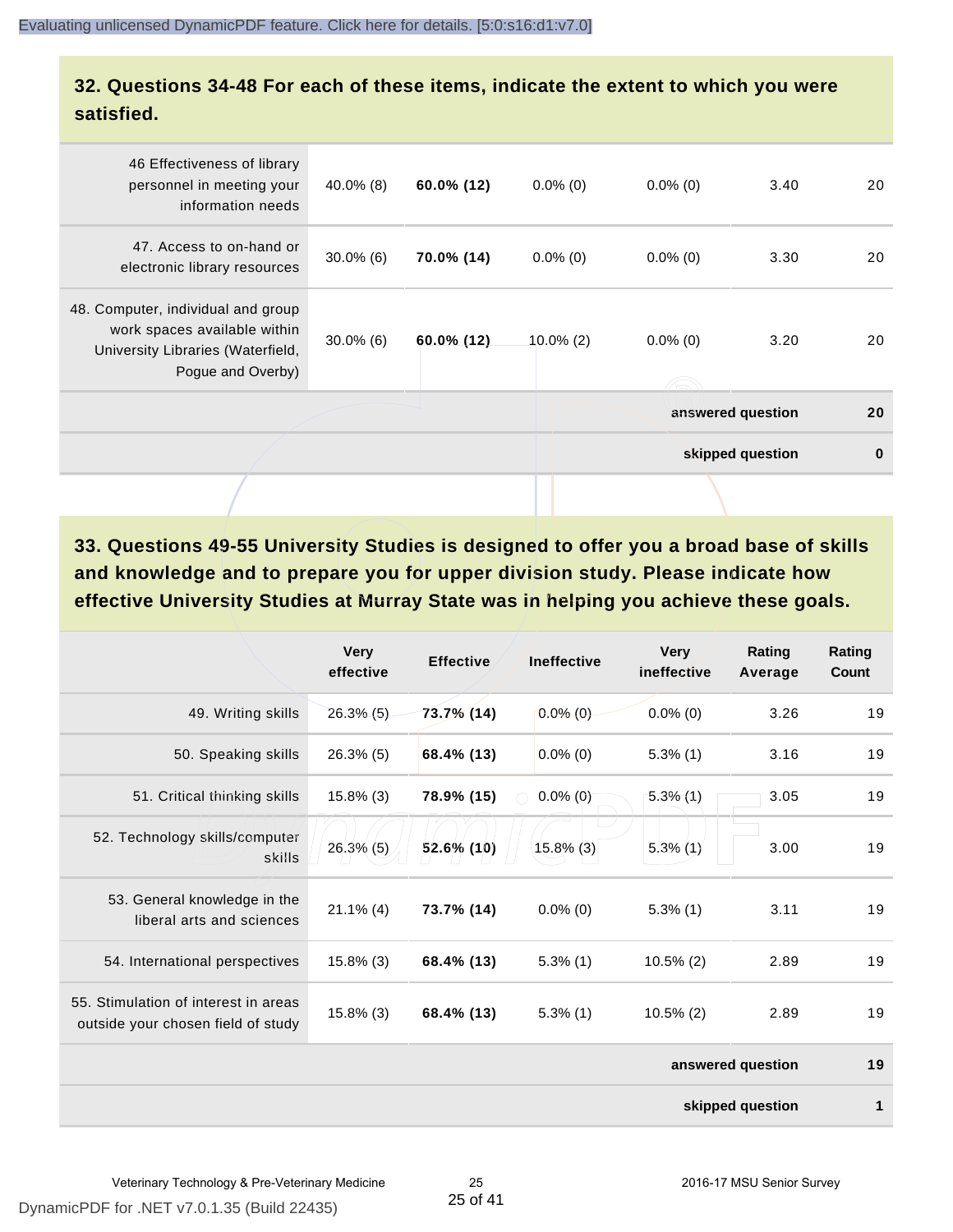**34. Questions 56-89For each of these services, activities or programs that you used, please indicate the extent to which you were satisfied that they met your needs. For those that you did not use, mark the "Did Not Use" option.**

|                                                                                    | <b>Very</b><br>satisfied | <b>Satisfied</b>                   | <b>Dissatisfied</b>          | <b>Very</b><br>dissatisfied | <b>Did Not</b><br><b>Use</b> | Rating<br>Average | Rating<br>Count |
|------------------------------------------------------------------------------------|--------------------------|------------------------------------|------------------------------|-----------------------------|------------------------------|-------------------|-----------------|
| 56. African-American/Multicultural<br><b>Student Services</b>                      | $0.0\%$ (0)              | $0.0\%$ (0)                        | $0.0\%$ (0)                  | $0.0\%$ (0)                 | 100.0%<br>(19)               | 0.00              | 19              |
| 57. Blackboard/Canvas                                                              | 42.1%<br>(8)             | 57.9%<br>(11)                      | $0.0\%$ (0)                  | $0.0\%$ (0)                 | $0.0\%$ (0)                  | 3.42              | 19              |
| 58. Career Services Office                                                         | $0.0\%$ (0)              | 21.1%<br>(4)                       | $0.0\%$ (0)                  | $0.0\%$ (0)                 | 78.9%<br>(15)                | 3.00              | 19              |
| 59. Cultural programming and<br>activities                                         | 10.5%<br>(2)             | $5.3\%$ (1)                        | $5.3\%$ (1)                  | $0.0\%$ (0)                 | 78.9%<br>(15)                | 3.25              | 19              |
| 60. Degree audit (MAP report)                                                      | 52.6%<br>(10)            | 31.6%<br>(6)                       | $5.3\%$ (1)                  | $0.0\%$ (0)                 | 10.5%<br>(2)                 | 3.53              | 19              |
| 61. Financial Aid Office customer<br>service                                       | 15.8%<br>(3)             | 36.8%<br>(7)                       | $15.8\%$ (3)                 | $5.3\%$ $(1)$               | 26.3%<br>(5)                 | 2.86              | 19              |
| 62. Dining Services                                                                | 10.5%<br>(2)             | 68.4%<br>(13)                      | $5.3\%$ (1)                  | $0.0\%$ (0)                 | 15.8%<br>(3)                 | 3.06              | 19              |
| 63. Graduation Office                                                              | 15.8%<br>(3)             | 42.1%<br>(8)                       | $5.3\%$ (1)                  | $0.0\%$ (0)                 | 36.8%<br>(7)                 | 3.17              | 19              |
| 64. Greek life and activities                                                      | $5.3\%$ (1)              | 10.5%<br>(2)                       | $0.0\%$ (0)                  | $0.0\%$ (0)                 | 84.2%<br>(16)                | 3.33              | 19              |
| 65. Health Services                                                                | $5.3\%$ (1)              | 57.9%<br>(11)                      | $5.3\%$ (1)                  | $0.0\%$ (0)                 | 31.6%<br>(6)                 | 3.00              | 19              |
| 66. Honor Societies/Departmental<br><b>Clubs/Special Interest</b><br>Organizations | 26.3%<br>(5)             | $\Box$<br>$\sqcup$<br>31.6%<br>(6) | LJ.<br>$\Box$<br>$5.3\%$ (1) | $5.3\%$ (1)                 | 31.6%<br>(6)                 | 3.15              | 19              |
| 67. International programs and<br>activities                                       | $5.3\%$ (1)              | 15.8%<br>(3)                       | $0.0\%$ (0)                  | $0.0\%$ (0)                 | 78.9%<br>(15)                | 3.25              | 19              |
| 68. International student support<br>services                                      | $0.0\%$ (0)              | $5.3\%$ (1)                        | $0.0\%$ (0)                  | $0.0\%$ (0)                 | 94.7%<br>(18)                | 3.00              | 19              |
|                                                                                    |                          |                                    |                              |                             |                              | answered question | 19              |
|                                                                                    |                          |                                    |                              |                             |                              | skipped question  | 1               |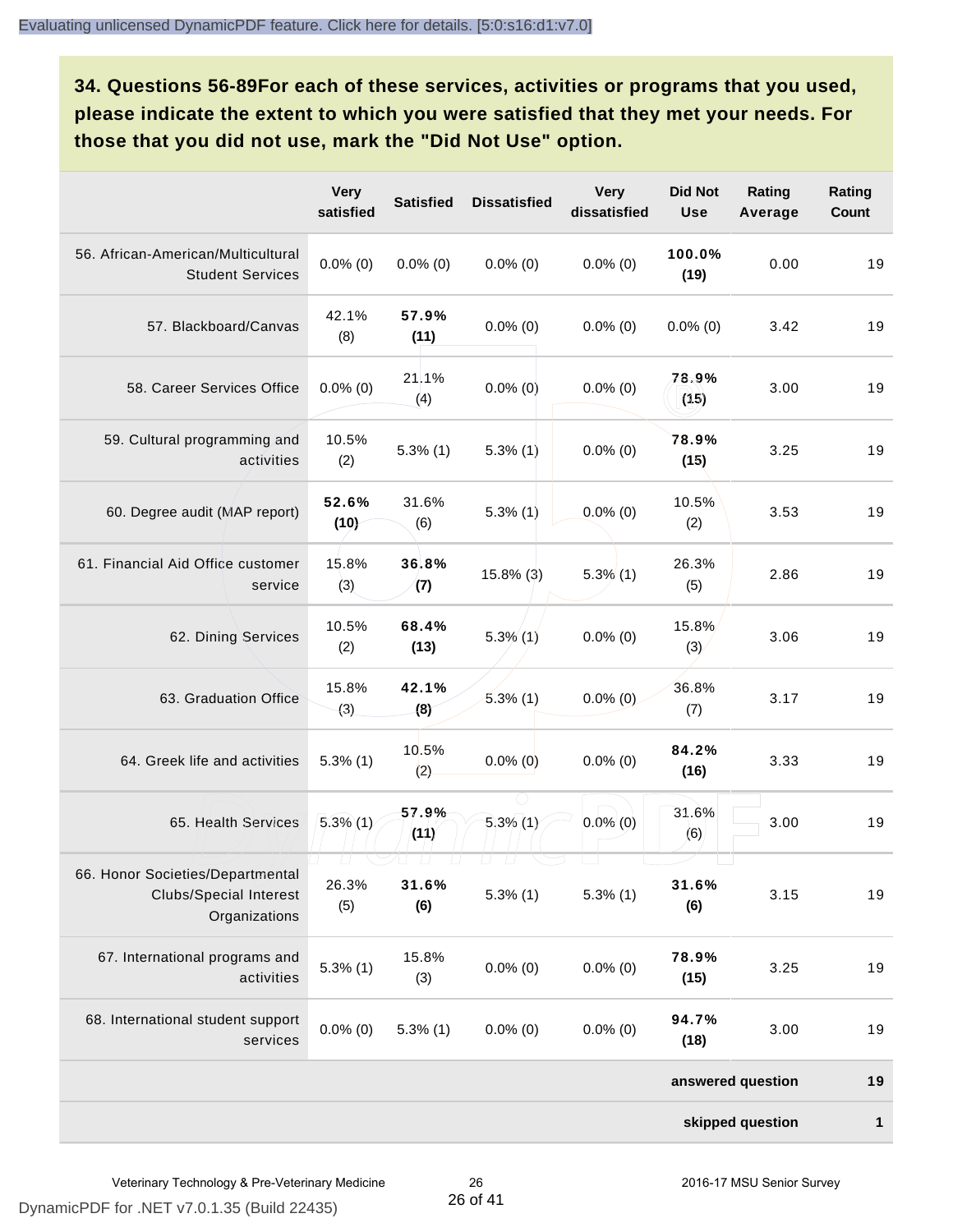**34. Questions 56-89For each of these services, activities or programs that you used, please indicate the extent to which you were satisfied that they met your needs. For those that you did not use, mark the "Did Not Use" option.**

| 69. Internet and wireless access<br>for study and research needs | 31.6%<br>(6) | 57.9%<br>(11) | $5.3\%$ (1)                 | $0.0\%$ (0) | $5.3\%$ (1)       | 3.28 | 19           |
|------------------------------------------------------------------|--------------|---------------|-----------------------------|-------------|-------------------|------|--------------|
| 70. Intramural Sports and<br>Recreation                          | 10.5%<br>(2) | 26.3%<br>(5)  | $0.0\%$ (0)                 | $0.0\%$ (0) | 63.2%<br>(12)     | 3.29 | 19           |
| 71. LGBT programs                                                | $0.0\%$ (0)  | $5.3\%$ (1)   | $5.3\%$ (1)                 | $0.0\%$ (0) | 89.5%<br>(17)     | 2.50 | 19           |
| 72. Lowry Center/Developmental<br>courses and tutoring           | $5.3\%$ (1)  | 21.1%<br>(4)  | $0.0\%$ (0)                 | $0.0\%$ (0) | 73.7%<br>(14)     | 3.20 | 19           |
| 73. Library                                                      | 42.1%<br>(8) | 47.4%<br>(9)  | $0.0\%$ (0)                 | $0.0\%$ (0) | 10.5%<br>(2)      | 3.47 | 19           |
| 74. MSU web site                                                 | 21.1%<br>(4) | 68.4%<br>(13) | $5.3\%$ (1)                 | $0.0\%$ (0) | $5.3\%$ (1)       | 3.17 | 19           |
| 75. NCAA Sports                                                  | $5.3\%$ (1)  | 26.3%<br>(5)  | $0.0\%$ (0)                 | $0.0\%$ (0) | 68.4%<br>(13)     | 3.17 | 19           |
| 76. Online courses that are not<br><b>Blackboard or Canvas</b>   | $0.0\%$ (0)  | 26.3%<br>(5)  | $5.3\%$ (1)                 | $5.3\%$ (1) | 63.2%<br>(12)     | 2.57 | 19           |
| 77. Public Safety/Security<br>Services                           | 26.3%<br>(5) | 36.8%<br>(7)  | $5.3\%$ (1)                 | $0.0\%$ (0) | 31.6%<br>(6)      | 3.31 | 19           |
| 78. Registration through myGate                                  | 31.6%<br>(6) | 57.9%<br>(11) | $10.5\%$ (2)                | $0.0\%$ (0) | $0.0\%$ (0)       | 3.21 | 19           |
| 79. Residential College<br>programming and activities            | 10.5%<br>(2) | 47.4%<br>(9)  | $5.3\%$ (1)                 | $0.0\%$ (0) | 36.8%<br>(7)      | 3.08 | 19           |
| 80. Scholarships/grants/student<br>employment                    | 21.1%<br>(4) | 63.2%<br>(12) | U.<br>$\Box$<br>$5.3\%$ (1) | $0.0\%$ (0) | 10.5%<br>(2)      | 3.18 | 19           |
| 81. Services for non-traditional<br>students                     | $0.0\%$ (0)  | $5.3\%$ (1)   | $5.3\%$ (1)                 | $0.0\%$ (0) | 89.5%<br>(17)     | 2.50 | 19           |
| 82. Student Disability Services<br>(SDS)                         | $0.0\%$ (0)  | 15.8%<br>(3)  | $0.0\%$ (0)                 | $5.3\%$ (1) | 78.9%<br>(15)     | 2.50 | 19           |
|                                                                  |              |               |                             |             | answered question |      | 19           |
|                                                                  |              |               |                             |             | skipped question  |      | $\mathbf{1}$ |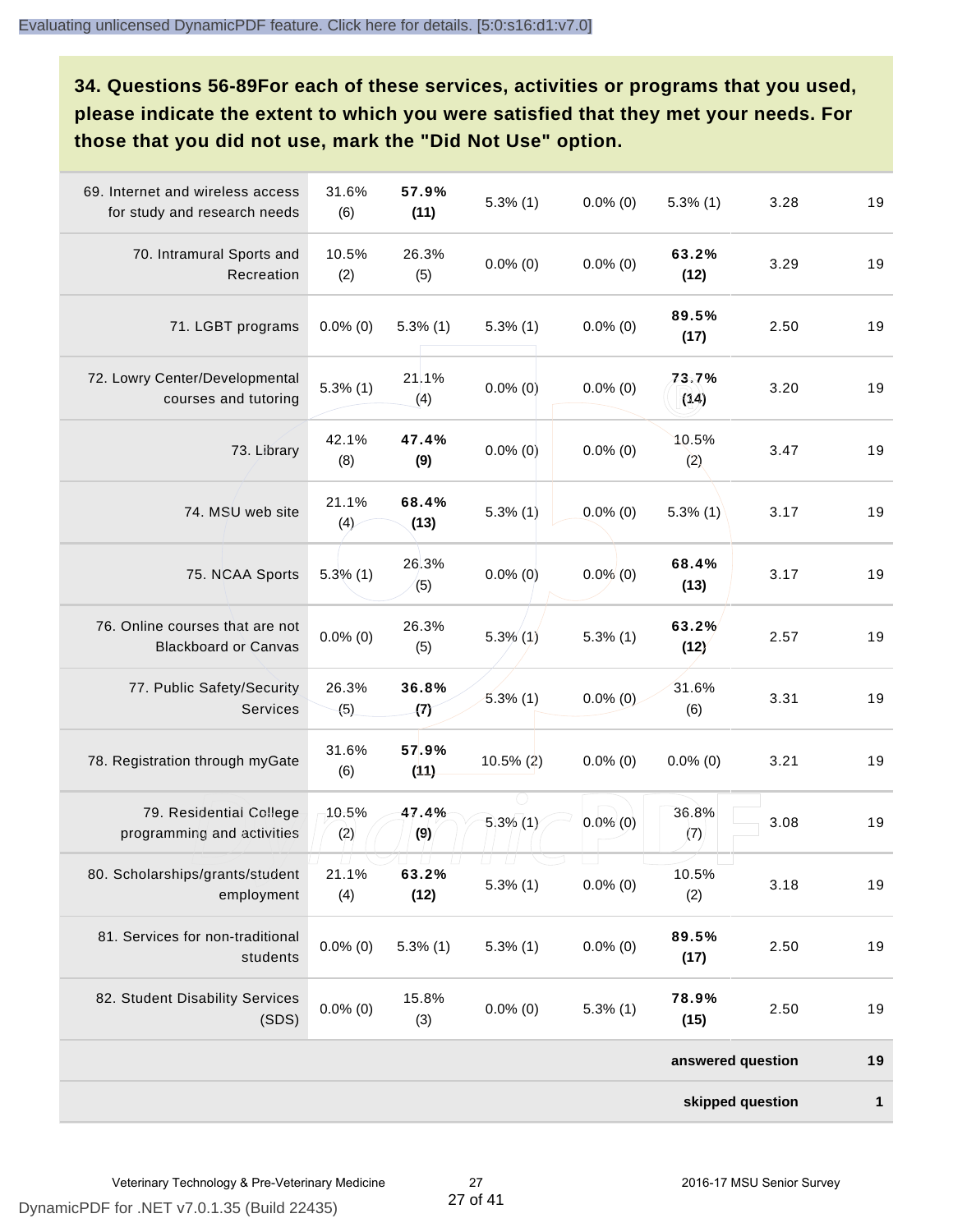**34. Questions 56-89For each of these services, activities or programs that you used, please indicate the extent to which you were satisfied that they met your needs. For those that you did not use, mark the "Did Not Use" option.**

| 83. Transcript requests               | 26.3%<br>(5) | 36.8%<br>(7)  | $5.3\%$ (1) | $10.5\%$ (2) | 21.1%<br>(4)      | 3.00             | 19           |
|---------------------------------------|--------------|---------------|-------------|--------------|-------------------|------------------|--------------|
| 84. Student Support Services<br>(SSS) | $0.0\%$ (0)  | 10.5%<br>(2)  | $0.0\%$ (0) | $0.0\%$ (0)  | 89.5%<br>(17)     | 3.00             | 19           |
| 85. Transfer Center                   | $5.3\%$ (1)  | 31.6%<br>(6)  | $0.0\%$ (0) | $0.0\%$ (0)  | 63.2%<br>(12)     | 3.14             | 19           |
| 86. University Counseling Services    | 10.5%<br>(2) | 10.5%<br>(2)  | 5.3%(1)     | $0.0\%$ (0)  | 73.7%<br>(14)     | 3.20             | 19           |
| 87. Veteran Services                  | $0.0\%$ (0)  | $5.3\%$ (1)   | $0.0\%$ (0) | $0.0\%$ (0)  | 94.7%<br>(18)     | 3.00             | 19           |
| 88. Wellness Center                   | 26.3%<br>(5) | 52.6%<br>(10) | $0.0\%$ (0) | $0.0\%$ (0)  | 21.1%<br>(4)      | 3.33             | 19           |
| 89. Women's Center                    | $0.0\%$ (0)  | 10.5%<br>(2)  | $0.0\%$ (0) | $0.0\%$ (0)  | 89.5%<br>(17)     | 3.00             | 19           |
|                                       |              |               |             |              | answered question |                  | 19           |
|                                       |              |               |             |              |                   | skipped question | $\mathbf{1}$ |

**35. 90. To what extent did you participate in Residential College activities?**

|                     | <b>Response</b><br><b>Percent</b> | <b>Response</b><br>Count |
|---------------------|-----------------------------------|--------------------------|
| Did not participate | 42.1%                             | 8                        |
| Frequently          | 15.8%                             | 3                        |
| Occasionally        | 21.1%                             | $\overline{4}$           |
| Seldom              | 21.1%                             | $\overline{4}$           |
|                     | answered question                 | 19                       |
|                     | skipped question                  | 1                        |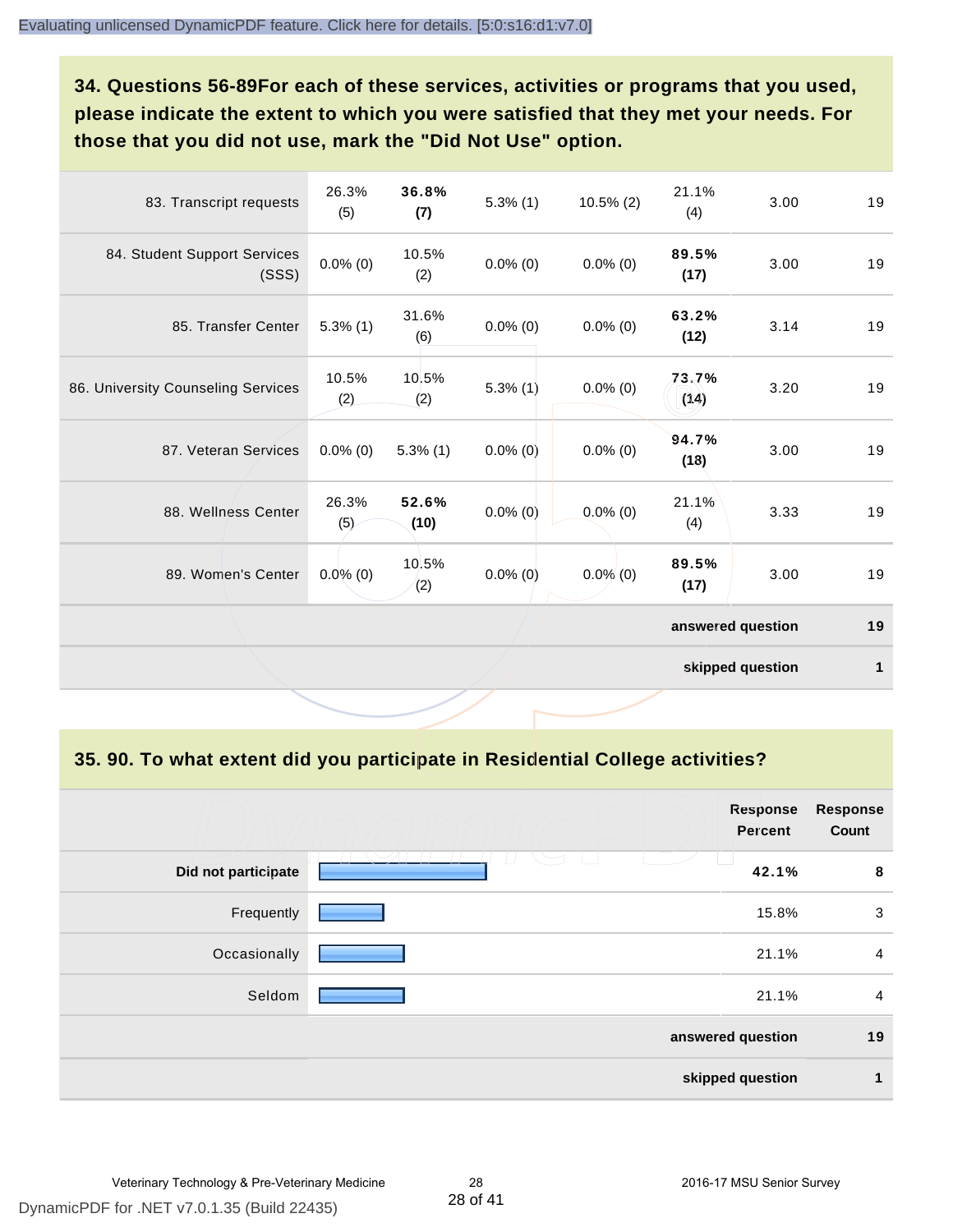### **36. 91. Which phrase best describes your opinion of Residential Colleges?**

|                                           |                          | <b>Response</b><br><b>Percent</b> | <b>Response</b><br>Count |
|-------------------------------------------|--------------------------|-----------------------------------|--------------------------|
| Not familiar with Residential<br>Colleges |                          | 26.3%                             | 5                        |
| Very positive                             |                          | 26.3%                             | $\sqrt{5}$               |
| <b>Positive</b>                           |                          | 31.6%                             | 6                        |
| Negative                                  |                          | 10.5%                             | $\overline{2}$           |
| Very negative                             | <b>Contract Contract</b> | 5.3%                              | 1                        |
|                                           |                          | answered question                 | 19                       |
|                                           |                          | skipped question                  | 1                        |
|                                           |                          |                                   |                          |

## **37. 92. When you graduate how many times will you have studied abroad during your university career?**

|               | Response<br><b>Percent</b>       | <b>Response</b><br>Count |
|---------------|----------------------------------|--------------------------|
| <b>None</b>   | 78.9%                            | 15                       |
| One           | 15.8%                            | 3                        |
| Two           | 0.0%                             | $\mathbf 0$              |
| Three or more | 5.3%<br>$\overline{\mathscr{L}}$ | 1                        |
|               | answered question                | 19                       |
|               | skipped question                 | 1                        |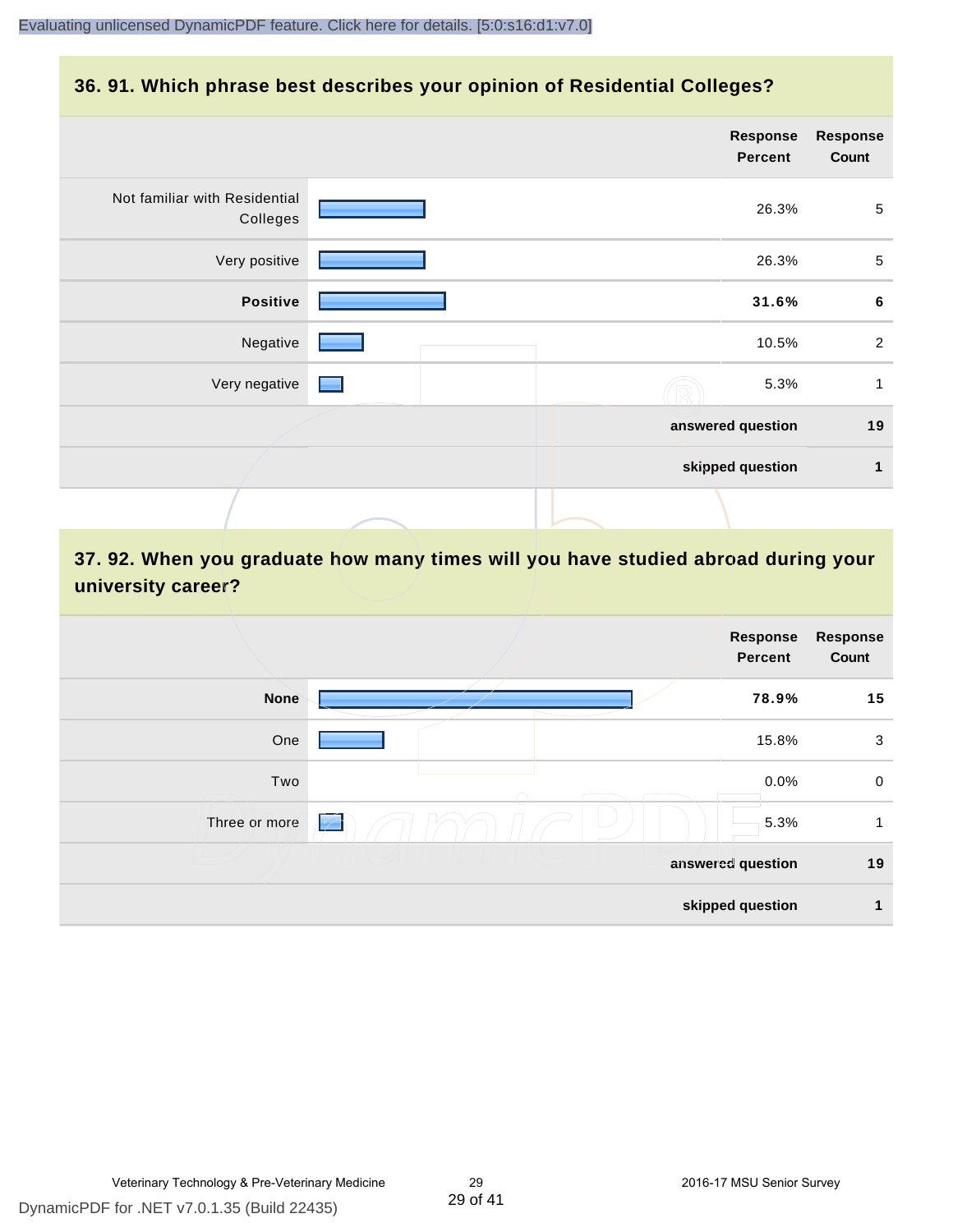**38. Questions 93-102 The University has formulated ten desired "Characteristics of the Murray State University Graduate." Please indicate how effective your MSU experience was in enhancing your abilities in each area.**

|                                                                                                                                                                      | <b>Very</b><br>effective | <b>Effective</b> | <b>Ineffective</b> | <b>Very</b><br>ineffective | Rating<br>Average | Rating<br><b>Count</b> |
|----------------------------------------------------------------------------------------------------------------------------------------------------------------------|--------------------------|------------------|--------------------|----------------------------|-------------------|------------------------|
| 93. Engage in mature,<br>independent and creative thought<br>and express that thought<br>effectively in oral and written<br>communication;                           | $21.1\%$ (4)             | 73.7% (14)       | $5.3\%$ (1)        | $0.0\%$ (0)                | 3.16              | 19                     |
| 94. Understand and apply the<br>critical and scientific<br>methodologies that academic<br>disciplines employ to discover<br>knowledge and ascertain its<br>validity; | 26.3% (5)                | 63.2% (12)       | $10.5\%$ (2)       | $0.0\%$ (0)                | 3.16              | 19                     |
| 95. Apply sound standards of<br>information gathering, analysis<br>and evaluation to reach logical<br>decisions;                                                     | $26.3\%$ (5)             | 68.4% (13)       | $5.3\%$ (1)        | $0.0\%$ (0)                | 3.21              | 19                     |
| 96. Understand the roles and<br>applications of science and<br>technology in the solution of the<br>problems of a changing world;                                    | $31.6\%$ (6)             | 57.9% (11)       | $10.5\%$ (2)       | $0.0\%$ (0)                | 3.21              | 19                     |
| 97. Demonstrate a critical<br>understanding of the world's<br>historical, literary, philosophical<br>and artistic traditions;                                        | $10.5\%$ (2)             | 73.7% (14)       | $15.8\%$ (3)       | $0.0\%$ (0)                | 2.95              | 19                     |
| 98. Understand the dynamics of<br>cultural diversity, of competing<br>economic and political systems,<br>and of complex moral and ethical<br>issues;                 | $21.1\%$ (4)             | 63.2% (12)       | 15.8% (3)          | $0.0\%$ (0)                | 3.05              | 19                     |
| 99. Understand the nature of and<br>engage in ethical behavior and<br>responsible citizenship;                                                                       | $21.1\%$ (4)             | 68.4% (13)       | $10.5\%$ (2)       | $0.0\%$ (0)                | 3.11              | 19                     |
|                                                                                                                                                                      |                          |                  |                    |                            | answered question | 19                     |
|                                                                                                                                                                      |                          |                  |                    |                            | skipped question  | 1                      |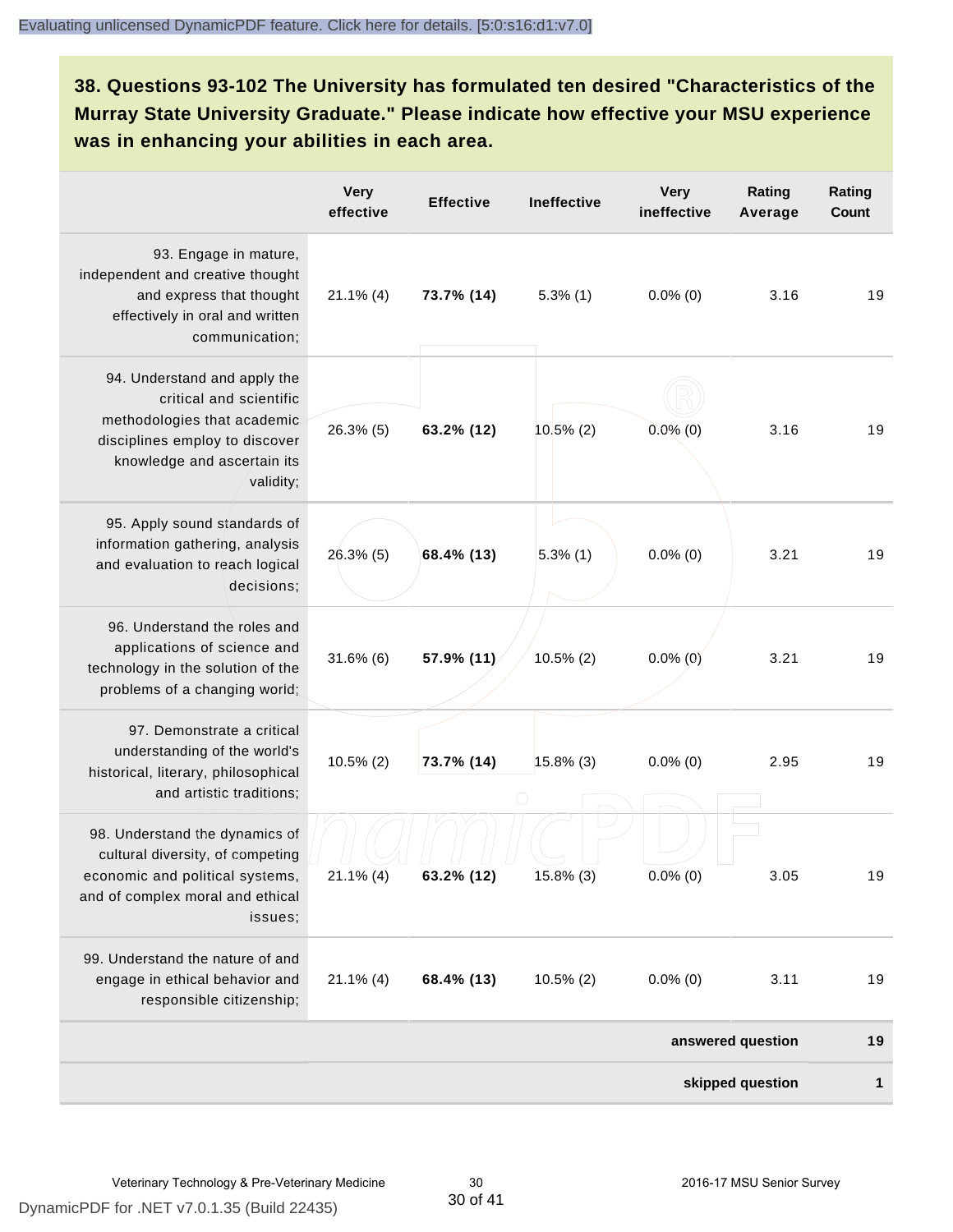**38. Questions 93-102 The University has formulated ten desired "Characteristics of the Murray State University Graduate." Please indicate how effective your MSU experience was in enhancing your abilities in each area.**

| 100. Understand the importance of<br>the behaviors necessary to<br>maintain a healthy lifestyle; | $15.8\%$ (3) | 63.2% (12) | $15.8\%$ (3) | $5.3\%$ (1)       | 2.89             | 19           |
|--------------------------------------------------------------------------------------------------|--------------|------------|--------------|-------------------|------------------|--------------|
| 101. Demonstrate mastery of a<br>chosen field of study;                                          | $36.8\%$ (7) | 52.6% (10) | $10.5\%$ (2) | $0.0\%$ (0)       | 3.26             | 19           |
| 102. Value intellectual pursuit and<br>continuous learning in a changing<br>world.               | $21.1\%$ (4) | 63.2% (12) | $15.8\%$ (3) | $0.0\%$ (0)       | 3.05             | 19           |
|                                                                                                  |              |            |              | answered question |                  | 19           |
|                                                                                                  |              |            |              |                   | skipped question | $\mathbf{1}$ |
|                                                                                                  |              |            |              |                   |                  |              |
|                                                                                                  |              |            |              |                   |                  |              |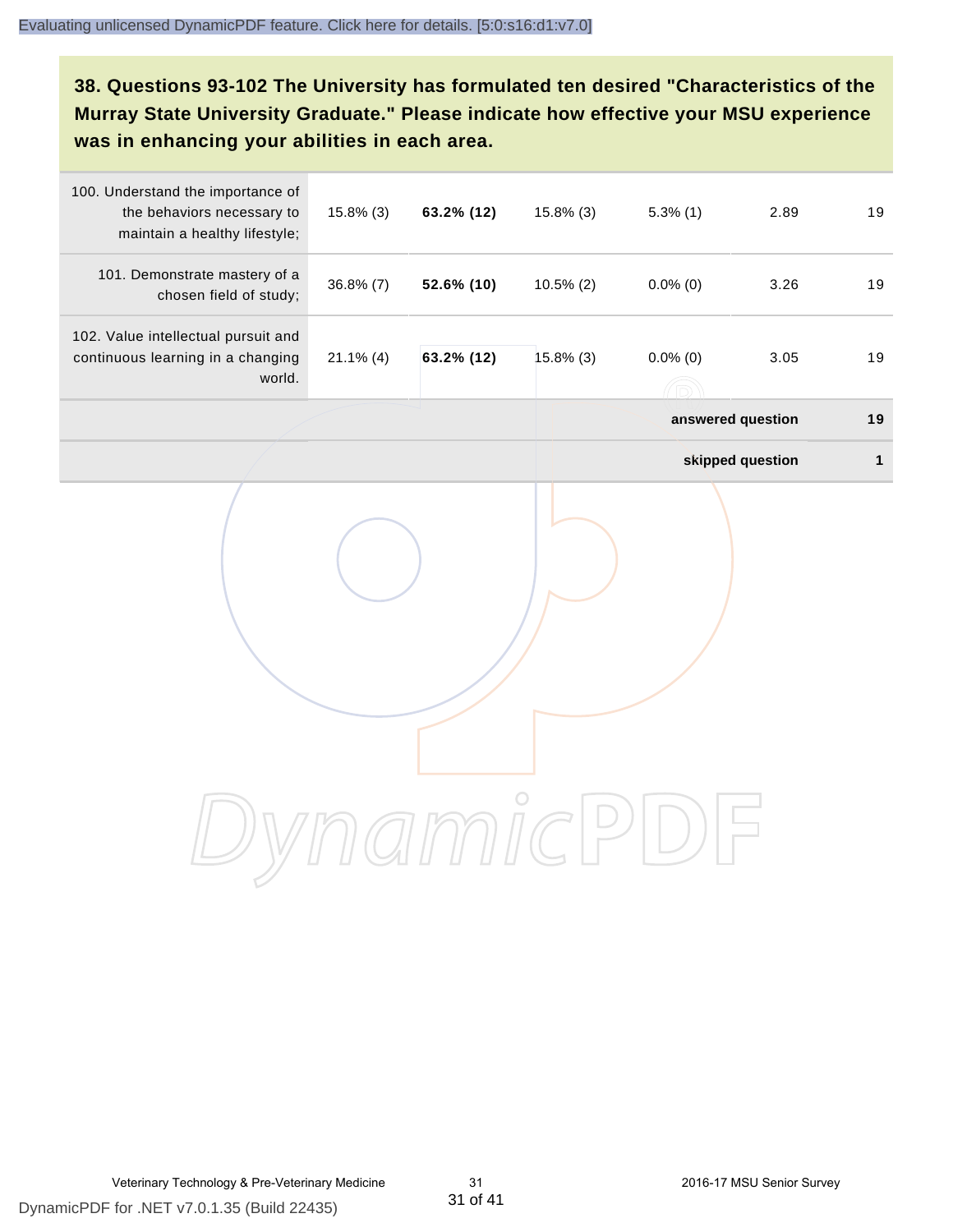#### **39. 103. What do you expect to do after you graduate?**

|                                                        | Response<br><b>Percent</b> | <b>Response</b><br><b>Count</b> |
|--------------------------------------------------------|----------------------------|---------------------------------|
| I am unsure of my immediate<br>plans.                  | 0.0%                       | $\mathbf 0$                     |
| I will look for a job.                                 | 42.1%                      | $\pmb{8}$                       |
| I will continue working in the<br>position I now have. | 5.3%                       | $\mathbf{1}$                    |
| I will work at a position I recently<br>accepted.      | 5.3%                       | $\mathbf{1}$                    |
| I will do additional undergraduate<br>work.            | 0.0%                       | $\pmb{0}$                       |
| I will go to graduate school.                          | 0.0%                       | $\pmb{0}$                       |
| I will go to law school.                               | 0.0%                       | $\mathbf 0$                     |
| I will go to medical school.                           | 15.8%                      | $\mathbf{3}$                    |
| I will go to other professional<br>school.             | 31.6%                      | $6\phantom{1}6$                 |
| I will not work or attend school.                      | 0.0%                       | $\mathbf 0$                     |
|                                                        | answered question          | 19                              |
|                                                        | skipped question           | 1                               |

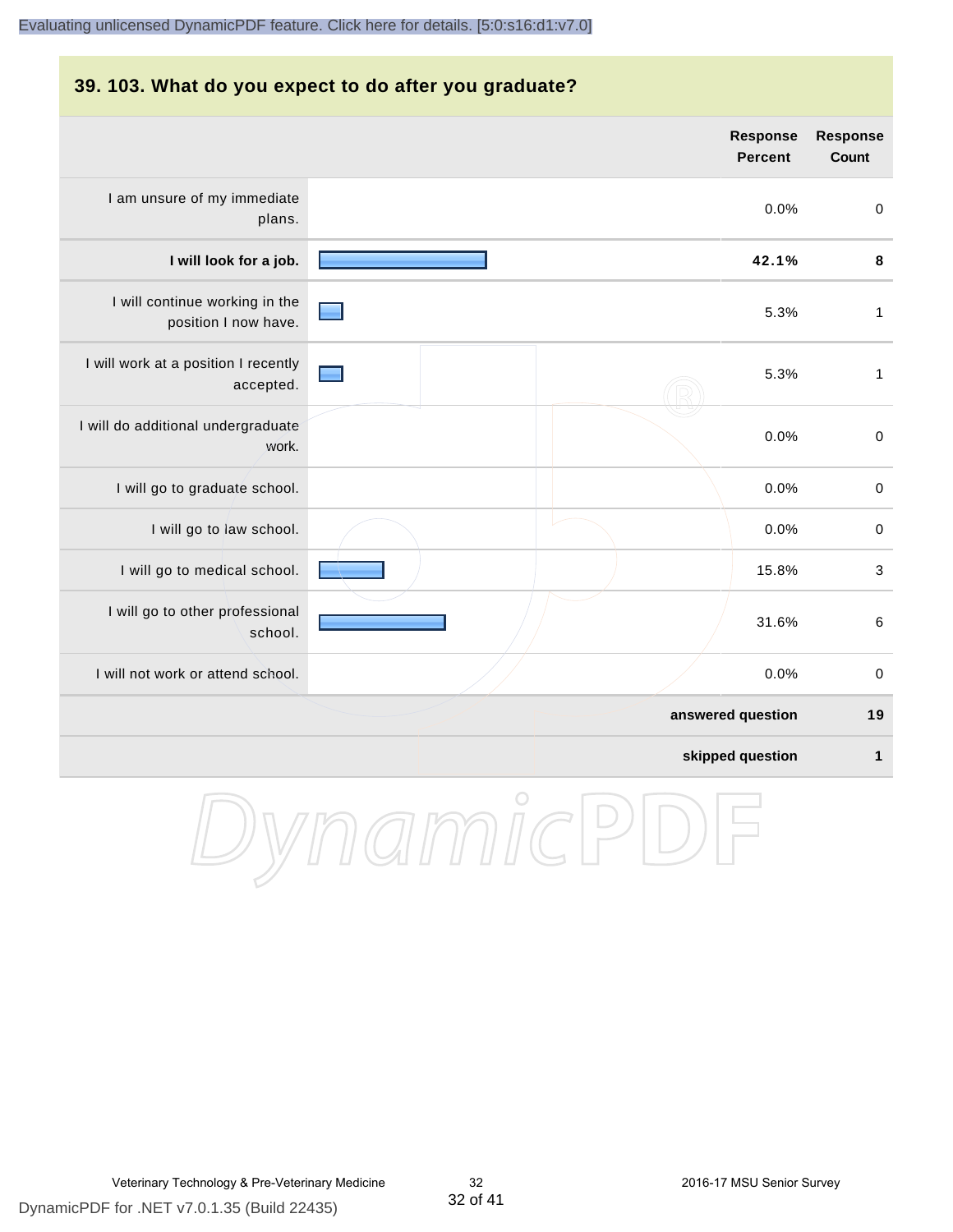# **39. 103. What do you expect to do after you graduate? answered question 19 skipped question 1**

## **40. 104. If you are already employed, how closely related is your job to your field of study?**

|                        |         | <b>Response</b><br>Percent | <b>Response</b><br>Count |
|------------------------|---------|----------------------------|--------------------------|
| <b>Extremely close</b> |         | 57.9%                      | 11                       |
| Somewhat close         |         | 10.5%                      | $\overline{2}$           |
| Somewhat different     |         | 0.0%                       | $\mathsf{O}\xspace$      |
| Extremely different    |         | 10.5%                      | $\overline{2}$           |
| I cannot determine     |         | 0.0%                       | $\pmb{0}$                |
| Does not apply         |         | 21.1%                      | $\overline{\mathbf{4}}$  |
|                        |         | answered question          | 19                       |
|                        |         | skipped question           | 1                        |
|                        | $\circ$ |                            |                          |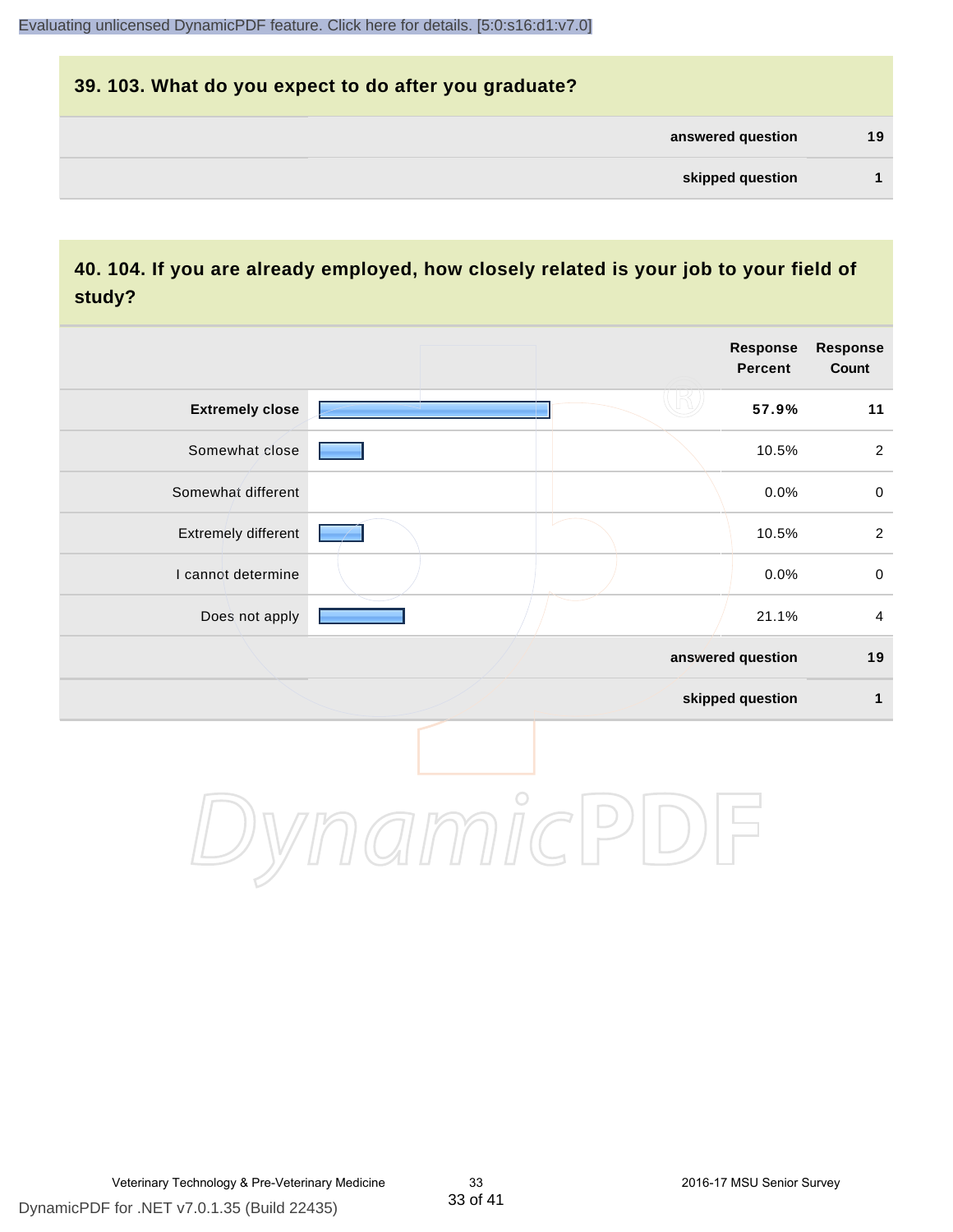#### **41. 105. If you intend to work full-time, what do you expect your salary to be?**

|                     | <b>Response</b><br><b>Percent</b> | Response<br>Count |
|---------------------|-----------------------------------|-------------------|
| Above \$75,000      | 0.0%                              | $\pmb{0}$         |
| \$65,000 - \$75,000 | 0.0%                              | $\mathbf 0$       |
| \$55,000 - \$64,999 | 5.3%                              | $\mathbf 1$       |
| \$45,000 - \$54,999 | 0.0%                              | $\pmb{0}$         |
| \$35,000 - \$44,999 | 10.5%                             | $\overline{2}$    |
| \$25,000 - \$34,999 | 42.1%                             | $\bf 8$           |
| Below \$25,000      | 5.3%                              | $\mathbf 1$       |
| Does not apply      | 36.8%                             | $\boldsymbol{7}$  |
|                     | answered question                 | 19                |
|                     | skipped question                  | $\mathbf 1$       |
|                     |                                   |                   |
|                     | $\bigcirc$                        |                   |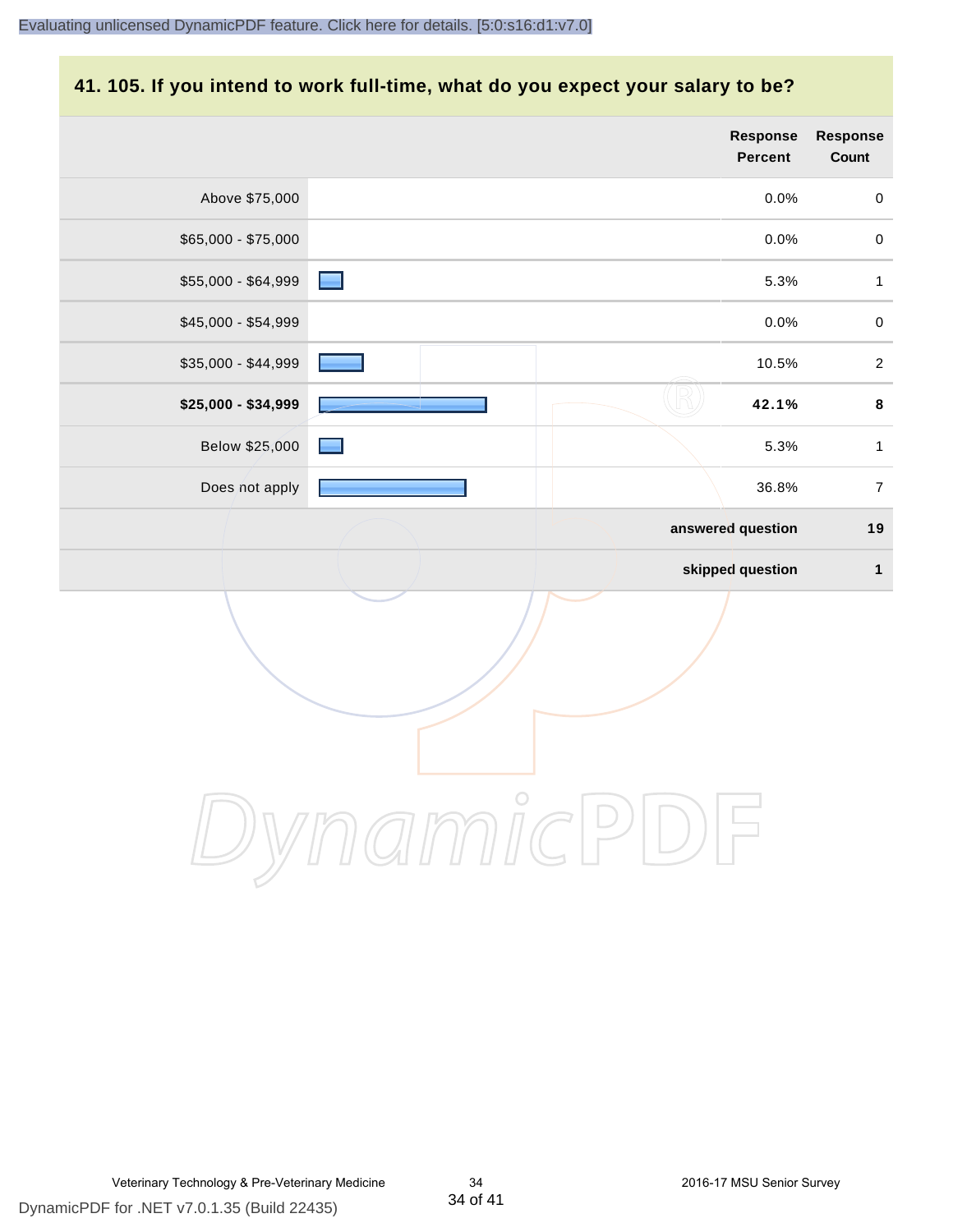#### **41. 105. If you intend to work full-time, what do you expect your salary to be?**

| answered question | 19 |
|-------------------|----|
| skipped question  |    |

## **42. 106. If you intend to continue your education, please indicate which statement best describes the institution you will attend.**

|                                        |                          | <b>Response</b><br><b>Percent</b> | <b>Response</b><br>Count |
|----------------------------------------|--------------------------|-----------------------------------|--------------------------|
| <b>Murray State University</b>         | $\overline{\phantom{a}}$ | 5.3%                              |                          |
| University/College in Kentucky         |                          | 0.0%                              | $\mathbf 0$              |
| University/College outside<br>Kentucky |                          | 47.4%                             | 9                        |
| Does not apply                         |                          | 47.4%                             | 9                        |
|                                        |                          | answered question                 | 19                       |
|                                        |                          | skipped question                  | 4                        |
|                                        |                          |                                   |                          |

#### **43. 107. "I would recommend Murray State University to a prospective student."**

|                       | <b>Response</b><br><b>Percent</b> | <b>Response</b><br>Count |
|-----------------------|-----------------------------------|--------------------------|
| <b>Strongly agree</b> | $\overline{\phantom{a}}$<br>47.4% | 9                        |
| Agree                 | 42.1%                             | 8                        |
| Disagree              | 5.3%<br>$\Box$                    | 1                        |
| Strongly disagree     | 5.3%<br>$\Box$                    | 1                        |
|                       | answered question                 | 19                       |
|                       | skipped question                  | $\mathbf 1$              |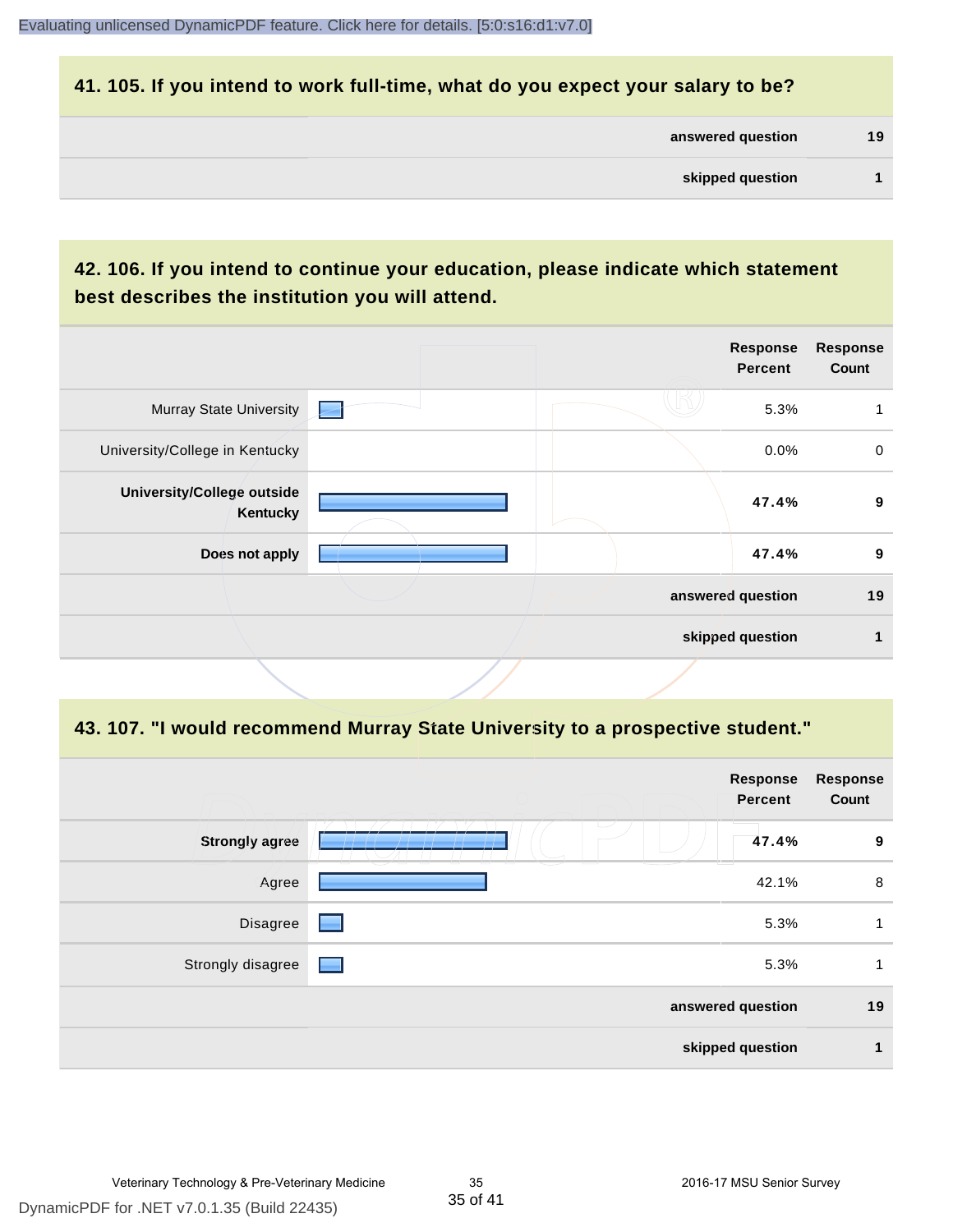| 44. Feedback:     |                   |
|-------------------|-------------------|
|                   | Response<br>Count |
|                   | $\overline{2}$    |
| answered question | $\overline{2}$    |
| skipped question  | 18                |

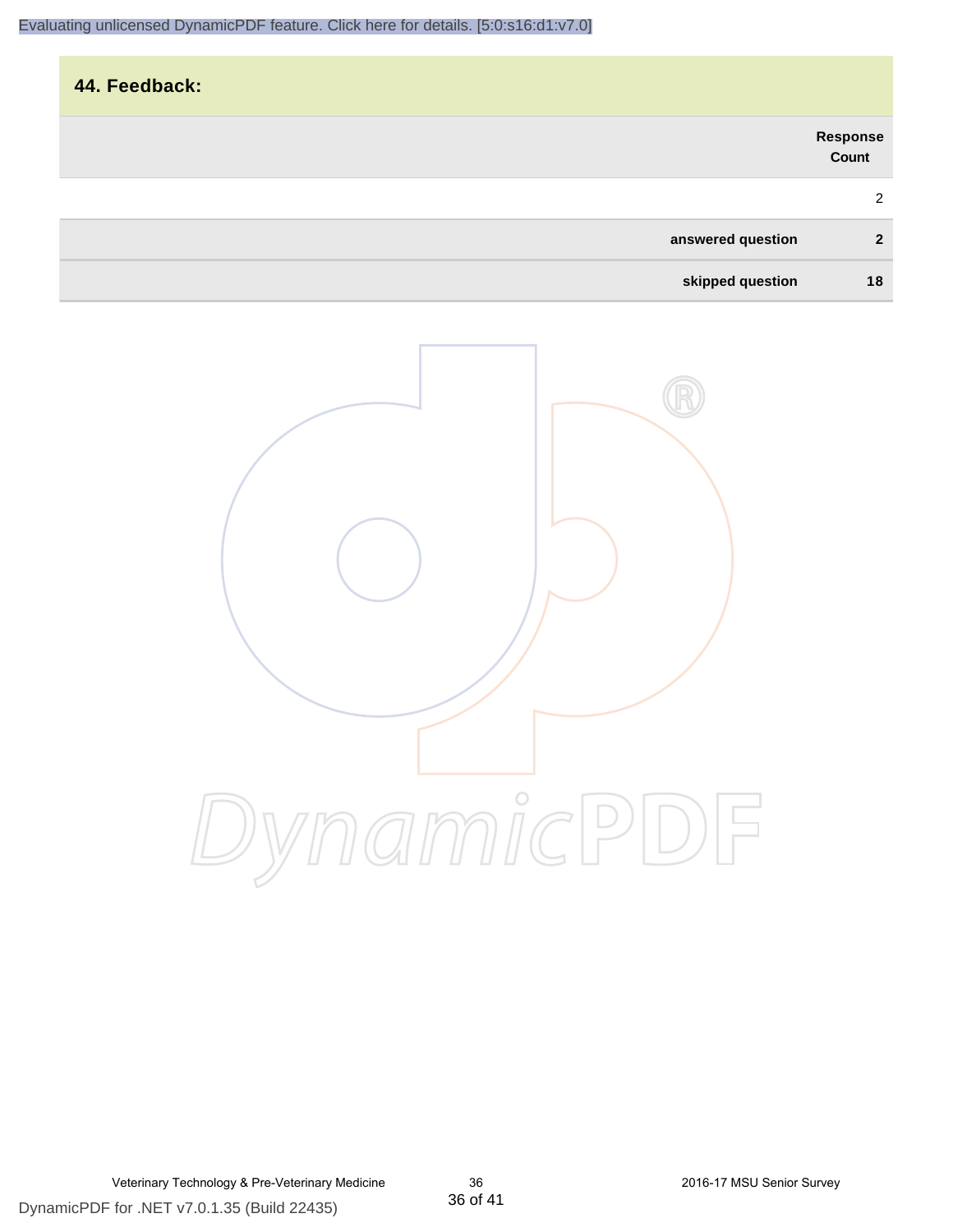|                                                 | <b>Response</b><br><b>Percent</b> | <b>Response</b><br>Count |
|-------------------------------------------------|-----------------------------------|--------------------------|
| Accounting                                      | 0.0%                              | $\pmb{0}$                |
| Advertising                                     | 0.0%                              | $\mathbf 0$              |
| <b>Business Administration</b><br>(associate's) | 0.0%                              | $\mathbf 0$              |
| <b>Business Administration</b><br>(bachelor's)  | 0.0%                              | $\pmb{0}$                |
| <b>Business GIS (certificate)</b>               | 0.0%                              | $\mathbf 0$              |
| <b>Computer Information Systems</b>             | 0.0%                              | $\pmb{0}$                |
| <b>Computer Science</b>                         | 0.0%                              | $\pmb{0}$                |
| Economics                                       | 0.0%                              | $\mathbf 0$              |
| Finance                                         | 0.0%                              | $\pmb{0}$                |
| <b>Graphic Communications Media</b>             | 0.0%                              | $\mathbf 0$              |
| <b>International Business</b>                   | 0.0%                              | $\pmb{0}$                |
| Journalism                                      | 0.0%                              | $\pmb{0}$                |
| Management                                      | 0.0%                              | $\,0\,$                  |
| Marketing                                       | 0.0%                              | $\mathbf 0$              |
| Organizational Communication                    | 0.0%                              | $\pmb{0}$                |
| <b>Public Relations</b>                         | 0.0%                              | $\pmb{0}$                |
| <b>Television Production</b>                    | 0.0%                              | $\mathbf 0$              |
| <b>Telecommunications Systems</b><br>Mgmt       | 0.0%                              | $\pmb{0}$                |
|                                                 | answered question                 | $\pmb{0}$                |
|                                                 | skipped question                  | $20\,$                   |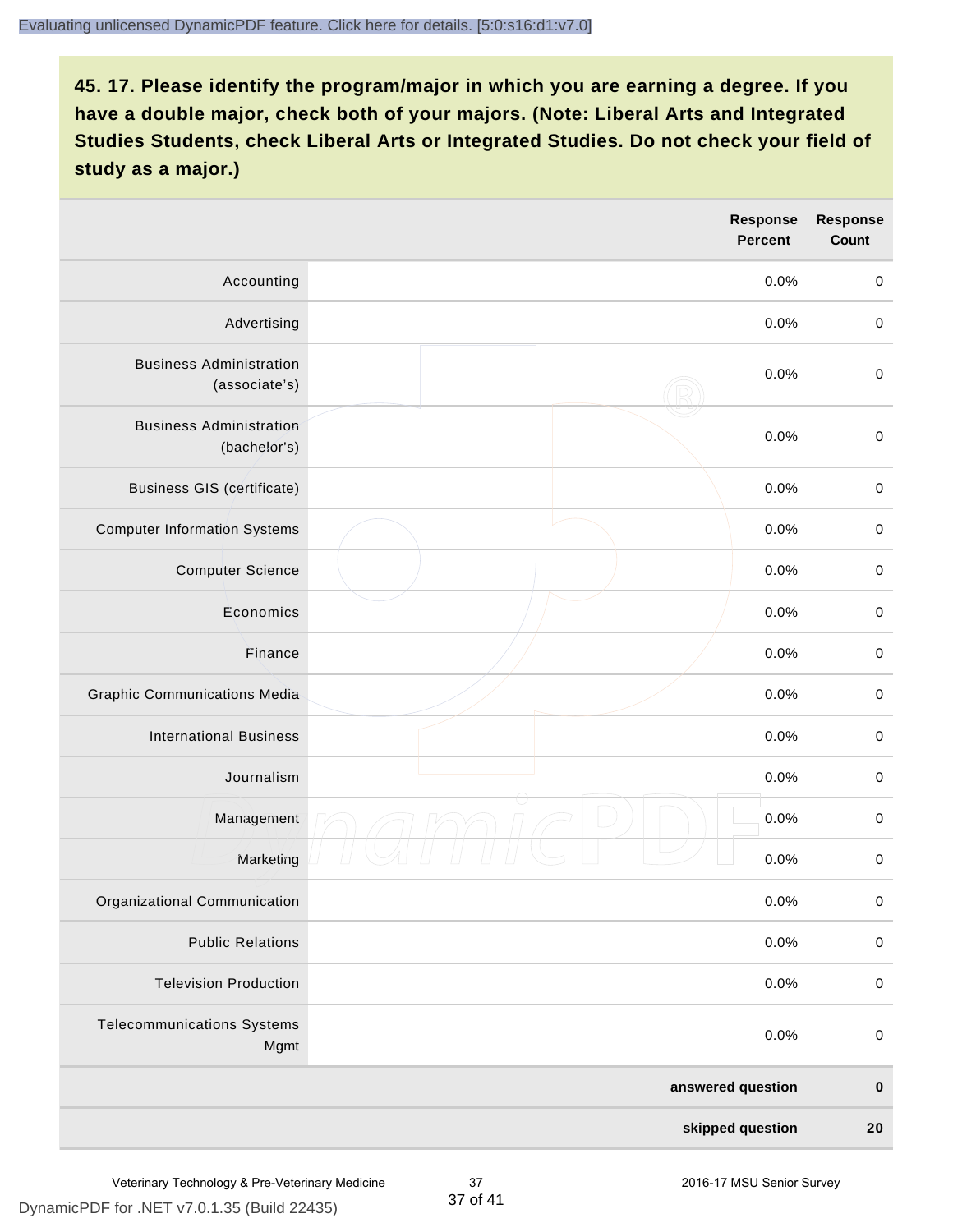| <b>Career &amp; Technical Education</b><br>(associate's) | 0.0%              | $\boldsymbol{0}$ |
|----------------------------------------------------------|-------------------|------------------|
| <b>Career &amp; Technical Education</b><br>(bachelor's)  | 0.0%              | $\boldsymbol{0}$ |
| <b>Criminal Justice</b>                                  | 0.0%              | $\boldsymbol{0}$ |
| <b>Elementary School Education</b>                       | 0.0%              | $\pmb{0}$        |
| <b>Health &amp; Physical Education</b>                   | 0.0%              | $\pmb{0}$        |
| Interdisciplinary Early Childhood<br>Education           | 0.0%              | $\boldsymbol{0}$ |
| Learning & Behavior Disorders                            | 0.0%              | $\pmb{0}$        |
| Middle School Education                                  | 0.0%              | $\pmb{0}$        |
| <b>Recreation &amp; Leisure Services</b>                 | 0.0%              | $\pmb{0}$        |
| Social Work                                              | 0.0%              | $\pmb{0}$        |
| Youth & Nonprofit Leadership                             | 0.0%              | $\boldsymbol{0}$ |
| Art                                                      | 0.0%              | $\boldsymbol{0}$ |
| Creative Writing (BFA)                                   | 0.0%              | $\boldsymbol{0}$ |
| English                                                  | 0.0%              | $\pmb{0}$        |
| <b>English Education (TESOL)</b>                         | 0.0%              | $\pmb{0}$        |
| Philosophy                                               | 0.0%              | $\pmb{0}$        |
| <b>International Affairs</b>                             | 0.0%              | $\pmb{0}$        |
| <b>Political Science</b>                                 | 0.0%              | $\pmb{0}$        |
| <b>Public Administration</b>                             | 0.0%              | $\pmb{0}$        |
|                                                          | answered question | $\pmb{0}$        |
|                                                          | skipped question  | 20               |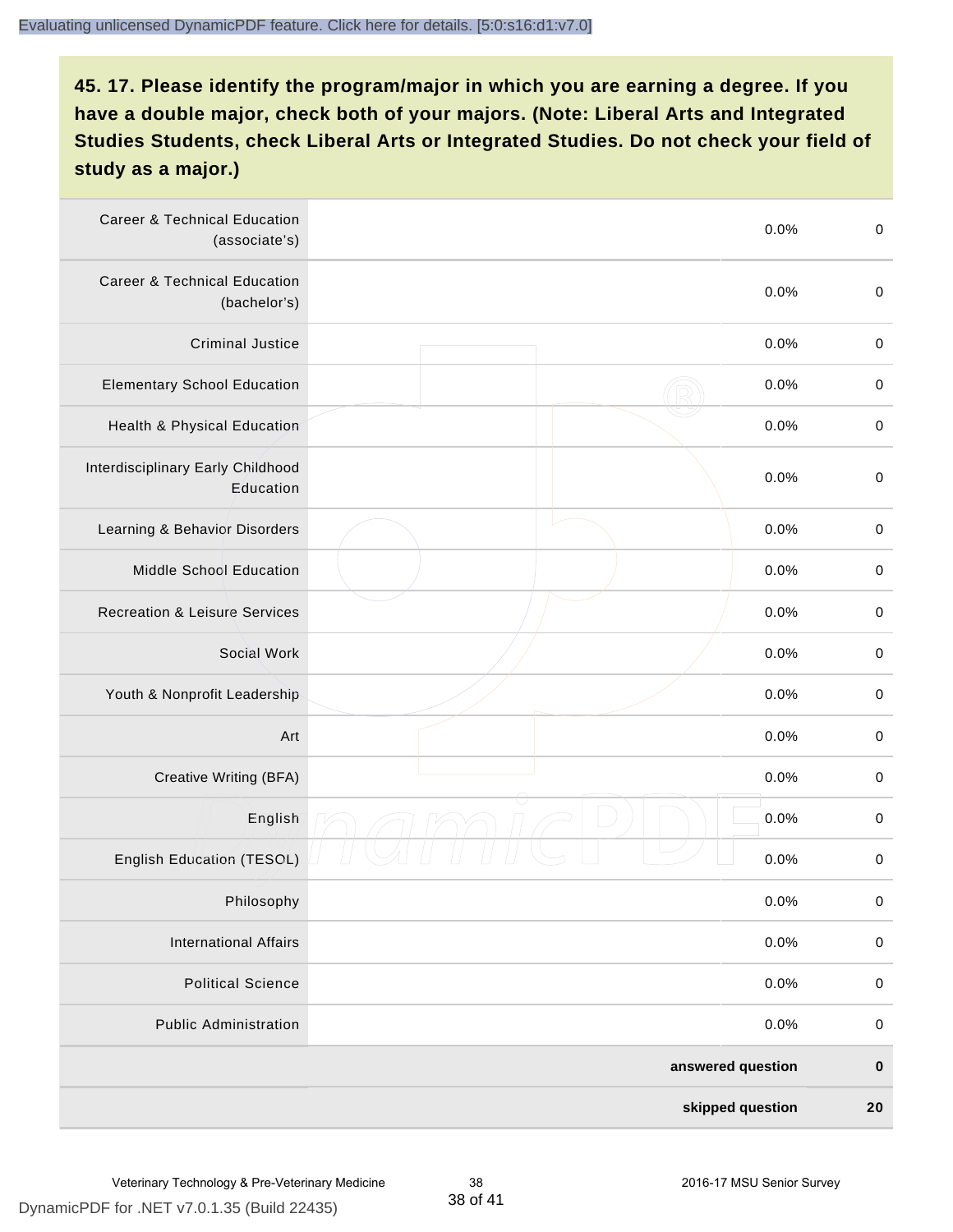| Sociology                                     | 0.0%               | $\mathbf 0$ |
|-----------------------------------------------|--------------------|-------------|
| History                                       | 0.0%               | $\mathbf 0$ |
| <b>Liberal Arts</b>                           | 0.0%               | $\mathbf 0$ |
| French                                        | 0.0%               | $\mathbf 0$ |
| German                                        | 0.0%               | $\mathbf 0$ |
| Japanese                                      | 0.0%               | $\pmb{0}$   |
| Spanish                                       | 0.0%               | $\mathbf 0$ |
| Music                                         | 0.0%               | $\mathbf 0$ |
| <b>Music Business</b>                         | 0.0%               | $\pmb{0}$   |
| Psychology                                    | 0.0%               | $\mathbf 0$ |
| Theatre                                       | 0.0%               | $\mathbf 0$ |
| <b>Biology</b>                                | 0.0%               | $\mathbf 0$ |
| Wildlife & Conservation Biology               | 0.0%               | $\pmb{0}$   |
| Chemistry                                     | 0.0%               | $\mathbf 0$ |
| <b>Applied Physics</b>                        | $\bigcirc$<br>0.0% | $\mathbf 0$ |
| <b>Engineering Physics</b>                    | 0.0%               | $\mathbf 0$ |
| Physics                                       | 0.0%               | $\mathbf 0$ |
| Geosciences                                   | 0.0%               | $\pmb{0}$   |
| Civil Engineering Technology<br>(associate's) | 0.0%               | $\pmb{0}$   |
| Civil Engineering Technology<br>(bachelor's)  | 0.0%               | $\pmb{0}$   |
|                                               | answered question  | $\mathbf 0$ |
|                                               | skipped question   | ${\bf 20}$  |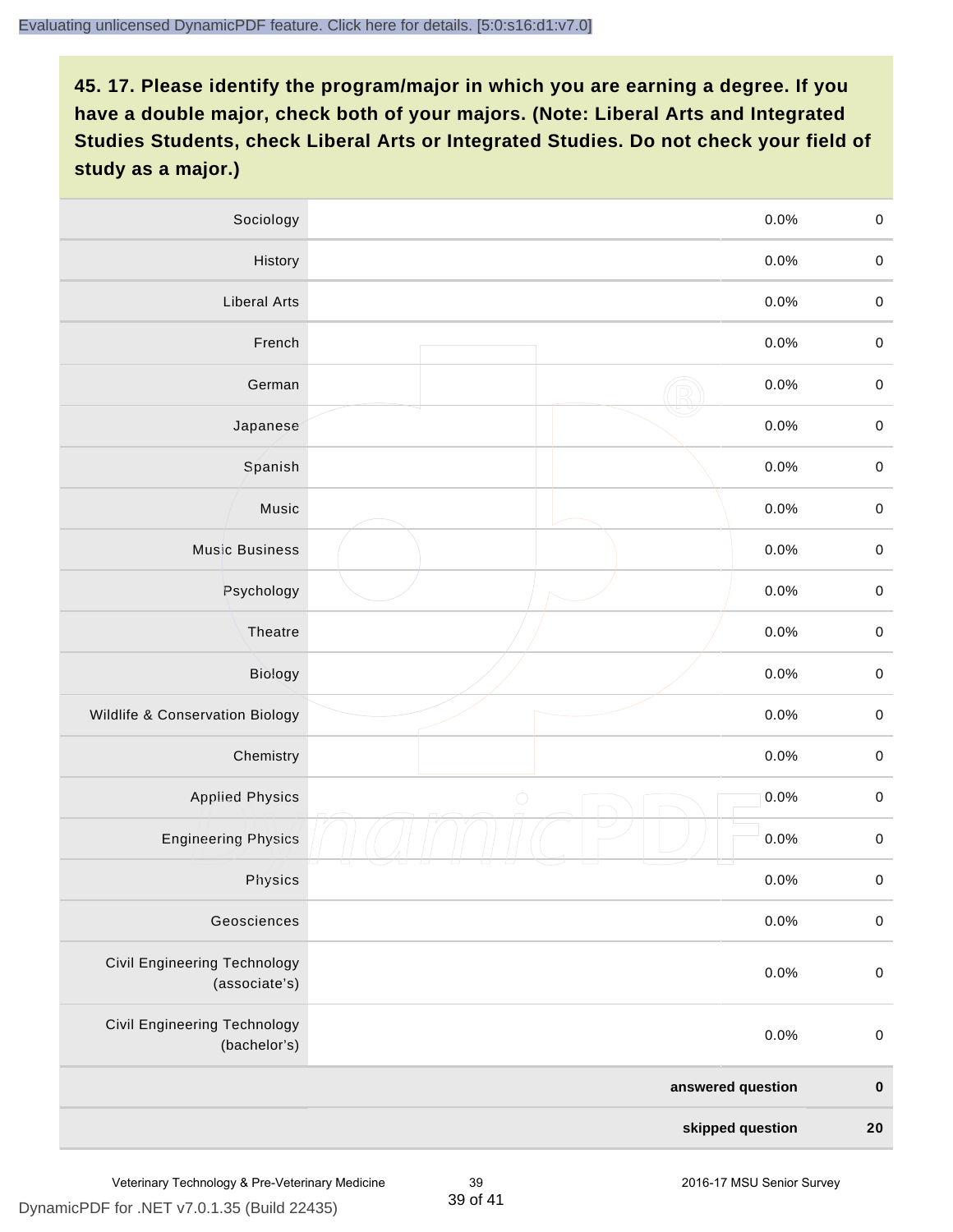| <b>Electromechanical Engineering</b><br>Technology | 0.0%              | $\boldsymbol{0}$ |
|----------------------------------------------------|-------------------|------------------|
| Engineering Graphics & Design                      | 0.0%              | $\pmb{0}$        |
| <b>Interior Design</b>                             | 0.0%              | $\boldsymbol{0}$ |
| Manufacturing Technology                           | 0.0%              | $\,0\,$          |
| Occupational Safety and Health                     | 0.0%              | $\boldsymbol{0}$ |
| <b>Industrial Technology</b><br>(associate's)      | 0.0%              | $\,0\,$          |
| Mathematics                                        | 0.0%              | $\pmb{0}$        |
| <b>Telecommunications Systems</b><br>Mgmt          | 0.0%              | $\boldsymbol{0}$ |
| Agricultural Science & Technology<br>(associate's) | 0.0%              | $\boldsymbol{0}$ |
| Agricultural Science (bachelor's)                  | 0.0%              | $\pmb{0}$        |
| Animal Technology/Animal-Equine                    | 0.0%              | $\boldsymbol{0}$ |
| Animal Technology/Vet Tech,<br>Pre-Vet             | 0.0%              | $\boldsymbol{0}$ |
| <b>Athletic Training</b>                           | 0.0%              | $\boldsymbol{0}$ |
| <b>Communication Disorders</b>                     | 0.0%              | $\boldsymbol{0}$ |
| <b>Exercise Science</b>                            | 0.0%              | $\pmb{0}$        |
| Nursing                                            | 0.0%              | $\pmb{0}$        |
| Nursing/RN to BSN                                  | 0.0%              | $\pmb{0}$        |
| Nutrition, Dietetics, & Food Mgmt                  | 0.0%              | $\pmb{0}$        |
|                                                    | answered question | $\bf{0}$         |
|                                                    | skipped question  | 20               |